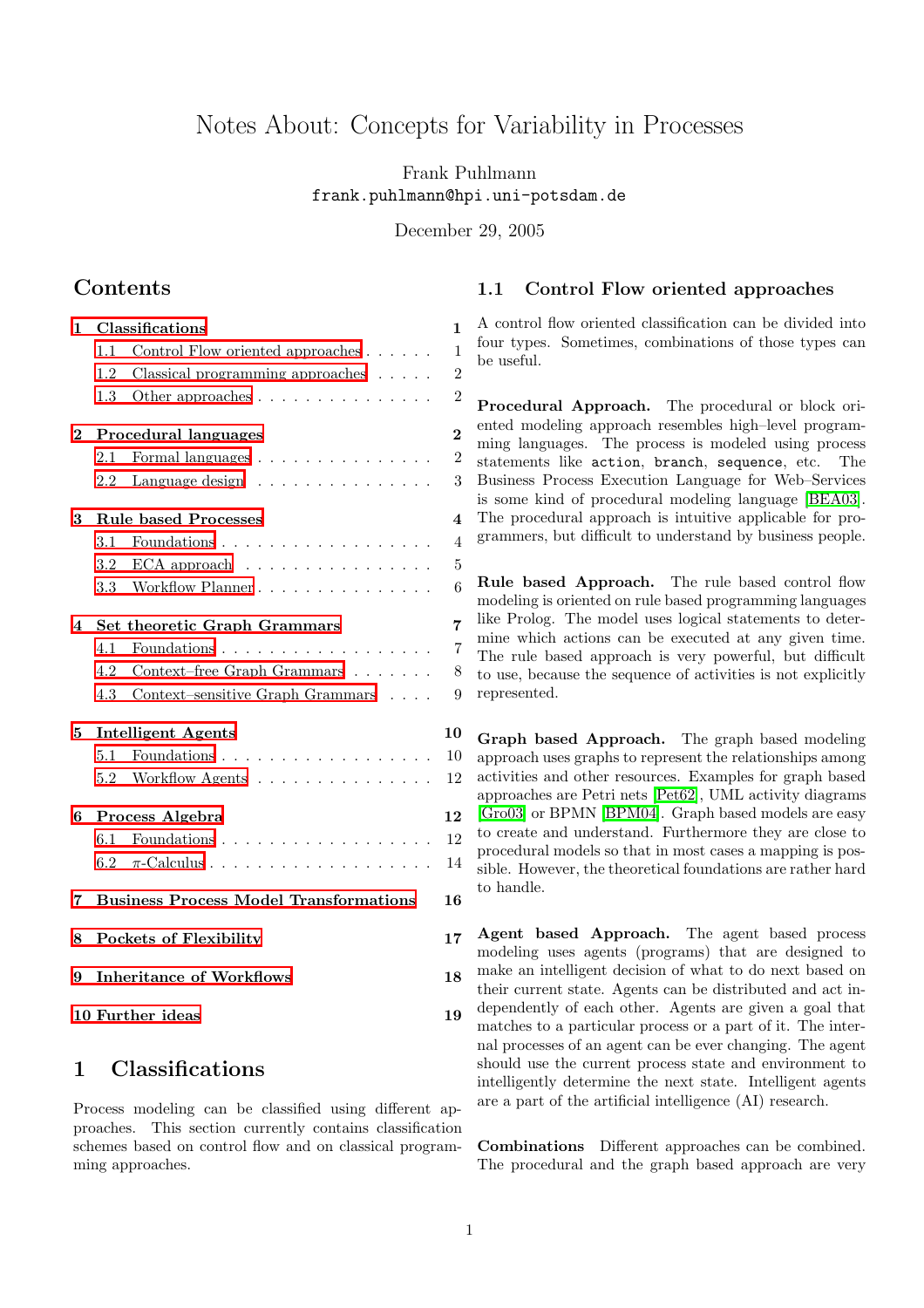close, often a a procedural model can be visualized using graphs. Other combinations are possible, like combining procedural and agent based approaches. Thereby a raw high level process schema is defined using a procedural language and the parts of the process are than executed by autonomous agents.

#### <span id="page-1-0"></span>1.2 Classical programming approaches

Because every computer program describes a process, we should take a look at the existing literature and classification of programming languages. Naturally, intersections with other classification schemes can be found. Nevertheless, maybe we could reuse the concepts and ideas for modeling our kinds of processes.

Imperative programming. The imperative programming approach is action oriented. Every computation is viewed as a sequence of actions (statements). Actions are also used to affect the sequence flow (conditions, jumps, loops). Classical imperative programming languages are Fortran, Pascal and C.

Object–Oriented programming. The object– oriented programming approach uses classes and objects as key–concepts. The approach introduced inheritance and messaging between classes and objects. Languages supporting only objects and no classes are sometimes called object languages. Instead of inheritance, those languages use delegation and cloning. Common examples of object–oriented languages are C++, Java and Smalltalk.

Functional programming. The functional programming approach is based on an expression interpreter. Expressions consist of function applied to sub–expression. Functional programming is based on recursion and uses implicit storage allocation. Examples for functional programming languages are ML, Haskell and Opal.

Logical programming. Logic programming uses relations rather than functions. Programs consist of facts and rules. The language uses the facts and rules to deduce responses to queries. The classical language is Prolog.

Concurrent programming. Concurrent programming centers on processes or tasks. It deals with the communication and synchronization between them. A language for concurrent programming is Ada.

#### <span id="page-1-1"></span>1.3 Other approaches

This subsection covers other approaches which do not fit into earlier classifications or consist of combinations of them.

Process Algebra oriented Approach. One can use process algebra like ACP [\[Bas98\]](#page-18-4), CCS (Milner) or CSP (Hoare) to formally describe and analyze processes. A more recent approach centering on communication and mobile systems is the  $\pi$ -calculus [\[Mil99\]](#page-19-1). The basic techniques are easy to handle, however advanced topics are rather hard if one is not a mathematician or theoretical computer scientist.

### Further considerations

#### Further Readings

- An approach combining procedural and agent techniques to model control flow can be found in [\[NB02\]](#page-19-2).
- The concepts of programming languages can be found in [\[Set96,](#page-19-3) [Seb99\]](#page-19-4).

## <span id="page-1-2"></span>2 Procedural languages

This section covers the procedural modeling approach. Procedural modeling is based on imperative programming, but can be combined with object–oriented and concurrent programming.

Processes are modeled using statements like action, branch, sequence or (parallel) flow. Those example statements are taken from BPEL4WS [\[BEA03\]](#page-18-1).

The definition and execution of computer languages based on statements is a well studied field: compiler writing. We could use the first part of it, the generation of a syntax–tree and symbol–table. But therefor, the syntax of the process definition must be explicit and formal to allow a computerized processing.

#### <span id="page-1-3"></span>2.1 Formal languages

The syntax of process definitions can be constructed using grammars. The syntax of a language describes its written representation, including lexical details such as keywords and punctuation marks.

**Grammar.** A grammar  $\gamma$  over a labeling alphabet L is defined as follows:

$$
\gamma = (T, N, S, R) \tag{1}
$$

where  $T \in L$  is a set of terminal symbols (tokens),  $N \in$ L is a set of non–terminal symbols with  $N \cap T = \emptyset$ ,  $S \in N$ is a start–symbol and  $R$  is a set of production rules of the form  $\alpha \to \omega$ , where  $\alpha, \omega \in (N \cup T)^*$  with  $\exists x \in \alpha : x \in N$ .

A sample grammar for generating real numbers could be written as follows, where  $L$  ${0..9,., real number, integer part, fraction, digit}$ :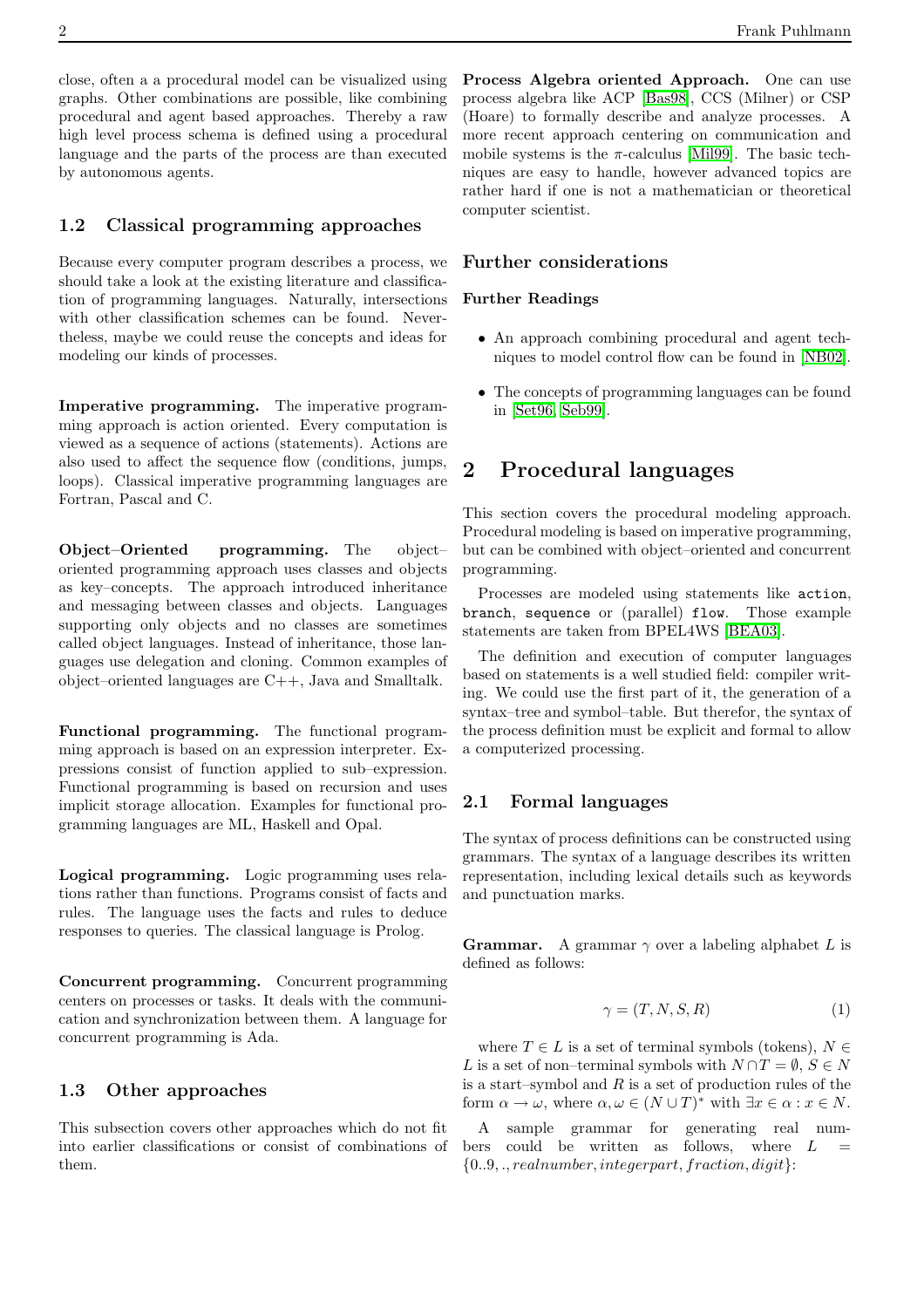$\gamma_1 = (\{0..9, .\},$ {realnumber, integerpart, fraction, digit}, {realnumber},  ${real number \rightarrow integer part. fraction,}$  $integer part \rightarrow digit,$  $integer part \rightarrow integer part \, diqit,$  $fraction \rightarrow digit,$  $fraction \rightarrow digit\ fraction,$  $digit \rightarrow 0$ ,  $digit \rightarrow 1, ...$ ) (2)

0..9 is a placeholder for every monadic number. Also,  $digit \rightarrow 0.0$  has to be written ten times.

**Language.** A language  $\lambda(\gamma)$  that is defined through  $\gamma =$  $(T, N, S, R)$  is a set of all sequences of terminal symbols that can be derived from S using R.

Because of the leading zeros that  $\gamma_1$  can produce, we can write  $\lambda(\gamma_1) \supset \mathbb{R}$ . If we somehow omit leading zeros in  $\gamma_1$ , we could write  $\lambda(\gamma'_1) = \mathbb{R}$ .

**BNF.** A grammar  $\gamma$  can be hardly read by humans, especially if the complexity increases. Therefore, J. Backus and P. Naur introduced a notation called BNF (Backus– Naur–Form). The notation consists of rules as follows:

$$
Symbol ::= right side \qquad (3)
$$

Symbol is a non–terminal and right side can consist of terminal and non–terminal expressions. Multiple possible expressions at the right side can be separated using |.

The notation of  $\gamma_1$  in BNF is as follows:

$$
real number ::= integer part fraction
$$
\n
$$
integer part ::= digit | integer part digit
$$
\n
$$
fraction ::= digit | digit fraction
$$
\n
$$
digit ::= 0 | 1 | 2 | 3 | 4 | 5 | 6 | 7 | 8 | 9
$$
\n
$$
figure = 0 | 1 | 2 | 3 | 4 | 5 | 6 | 7 | 8 | 9
$$

Sometimes all non–terminals are enclosed between special symbols ( $\langle nonterminal \rangle$ ) and sometimes all terminal symbols are quoted ("terminal").

EBNF. The extended BNF notation enhances BNF with some syntactical abbreviations. EBNF can always be transformed back to BNF, so no additional functionality is added.

The recursion  $A ::= A \, B \, \vert \, \phi$  can now be written as  $A ::= \{B\}$ , where  $\phi$  is the empty sequence. To limit the number of elements, we could write  $\{\ldots\}_{min}^{max}$ , where  $min$  is the lower boundary and  $max$  is the upper boundary of the recurrences. Instead of writing  $\{\ldots\}_0^1$  we can use brackets [...].

Chomsky Hierarchy. Formal grammars can be classified using the Chomsky hierarchy. The hierarchy defines four types of grammars with four types of languages. The grammar types differ in the allowed production rules.

- Type-0 grammars define a recursively enumerable language with no restrictions on the production rules.
- Type-1 grammars define a context–sensitive language with production rules of the form  $\alpha A\beta \rightarrow \alpha \gamma \beta$  with A a non–terminal and  $\alpha$ ,  $\beta$ ,  $\gamma$  strings of terminals and non–terminals.  $\gamma$  must be non empty.
- Type-2 grammars define a context–free language with production rules of the form  $A \rightarrow \gamma$  with A a non– terminal and  $\gamma$  as a string of terminals and nonterminals.
- Type-3 grammars define a regular language with production rules restricted to  $A \to aB$  or  $A \to a$  with A,  $B$  as non–terminal and  $a$  as a terminal symbol.

Interesting in this context is the computational complexity of the grammars. Type-1 grammars are classified under PSPACE, therewith they can be solved with polynomial memory and unlimited time. Type-2 grammars are classified under NC, therewith they can be solved efficiently (in polylogarithmic time) on parallel computers.

Considerations on Process Definitions. Because of computational complexity, the grammars used for existing programming languages are Type-2 with additional rules. The additional rules are used for context–sensitive features like variable declarations and typing. In addition to be useful, the rules have to be univocal.

Attribute Grammars. Attribute grammars are grammars, where the non–terminal symbols are enhanced with attributes. Also, every production rule can have additional attribute rules, which are used to describe context conditions. For example, every non-terminal expression can get a type attribute. The attribute rules can then define the type compatibility like  $x \in \mathbb{R} + y \in \mathbb{N} = z \in \mathbb{R}$ .

## <span id="page-2-0"></span>2.2 Language design

The following criteria for programming language design are taken from [\[TS85\]](#page-20-0). This book is rather old (1985), but gives some ideas that are still useful.

It brings up the starting questions: Is it necessary to design a new language? And if yes, what is the purpose of the new language? Already twenty year ago, there existed a bunch of programming languages, which could be easier modified and adapted than recreating the wheel. However, if the adapting effort is very high or the language extensions are profoundly, than a new language should be designed. The purpose of the new language should be exactly defined.

The remainder of this subsection lists some criteria for programming language design.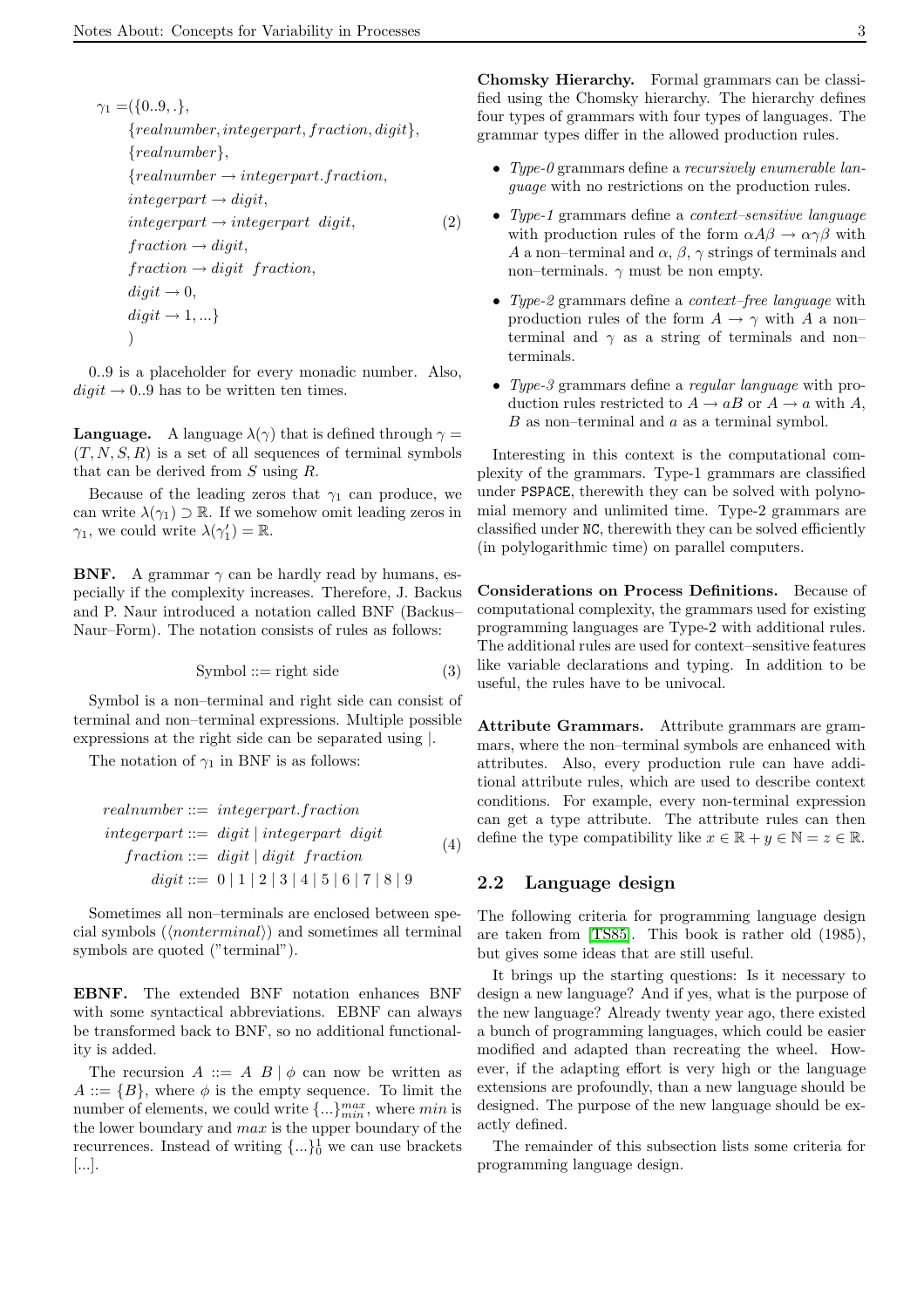Human Communication. Is the language easily writeand readable? If the language design incorporates re–use, than the readability should be rated over writeability. Furthermore, the syntax must accurately and completely reflect the semantics of the language.

Prevention and Detection of Errors. The language should permit error detection at design time. This can be achieved using extensive typing. However, sometimes untyped languages are necessary, requiring other methods for error prevention and detection.

Usability. The language design should be simple and straightforward. There should be as less ways as possible to do the same thing. The language should consist of only as few elements as needed.

Programming Effectiveness. Programming Effectiveness covers the software–engineering aspect of usability. One point is the the support for abstraction.

Compilability. Compilability requires reduced complexity and as less context–sensitive statements as possible.

Efficiency. The efficiency has to be considered in the context of the total environment. For most cases, efficiency should not be overrated but kept in mind.

Simplicitiy. Simplicity covers the restriction to the objectives of the reasons, why the new language is designed. The language should be based on a few, well designed concepts.

### Further Considerations

GOTO. In the mid–80th, the GOTO statement was heavily debated. Today, in most modern programming languages it has been outdated or even omitted. Do we still need something similar like GOTO in process descriptions?

Design Domains. Different domains have to be considered during the design of a programming language. They include the micro- (tokens), expression- , data-, controlas well as the compile structures.

#### Further readings

- Compiler writing is a well establish area; there exist many lecture scripts about it, like [\[Kop,](#page-19-5) Jäg]. All cited scripts and books about compiler writing introduce formal languages in a more or less complete way.
- A good (and thin, but yet technical) introduction to compiler writing is a book from Niklaus Wirth [\[Wir96\]](#page-20-1).
- An older but more in depth book, concerning compiler writing, is [\[TS85\]](#page-20-0). The language design subsection is based on it.
- An always cited reference about compiler writing is the dragon book [\[ASU00\]](#page-18-5); it centers on the practical aspects.
- An object–oriented language implementing activities and processes is P [\[P\]](#page-19-7).

## <span id="page-3-0"></span>3 Rule based Processes

Rule based process descriptions are strongly based on logic. Wikipedia [\[Wik\]](#page-20-2) defines logic as follows (March, 17, 2004):

Logic is the study of prescriptive systems of reasoning, that is, systems proposed as guides for how people (as well, perhaps, as other intelligent beings/machines/systems) ought to reason. Logic says which forms of inference are valid and which are not.

By using logic, we can make statements about the environment of a process and define logic rules which execute activities based on the current state of the environment.

### <span id="page-3-1"></span>3.1 Foundations

Different kinds of logic exist, like Aristotelian, formal mathematical, philosophical as well as propositional and predicate logic. Our point of interest is predicate logic.

Predicate logic consists of variables, objects constants, predicate constants, function constants and logical connectives. Predicate logic requires a world in which the propositions apply. We can formulate the predication that the sky is blue as:

$$
is\_blue(sky)
$$
 (5)

A function in our world is:

$$
eye\_color(Frank) \tag{6}
$$

Equations can be formulated like this:

$$
eye\_color(Frank) = eye\_color(Anke)
$$
 (7)

We can use variables to defines statements. The statement can be evaluated if we specify  $x$ :

$$
Add(3, x) = 8 \tag{8}
$$

Variables can also be bound to quantifiers. If a variable is bound, it denotes an element, which is not any further defined as that it exists, or that it can be every element of a set:

$$
\exists x. (Add(3, x) = 8)
$$
 (9)

$$
\forall x. (Add(3, x) = 8)
$$
 (10)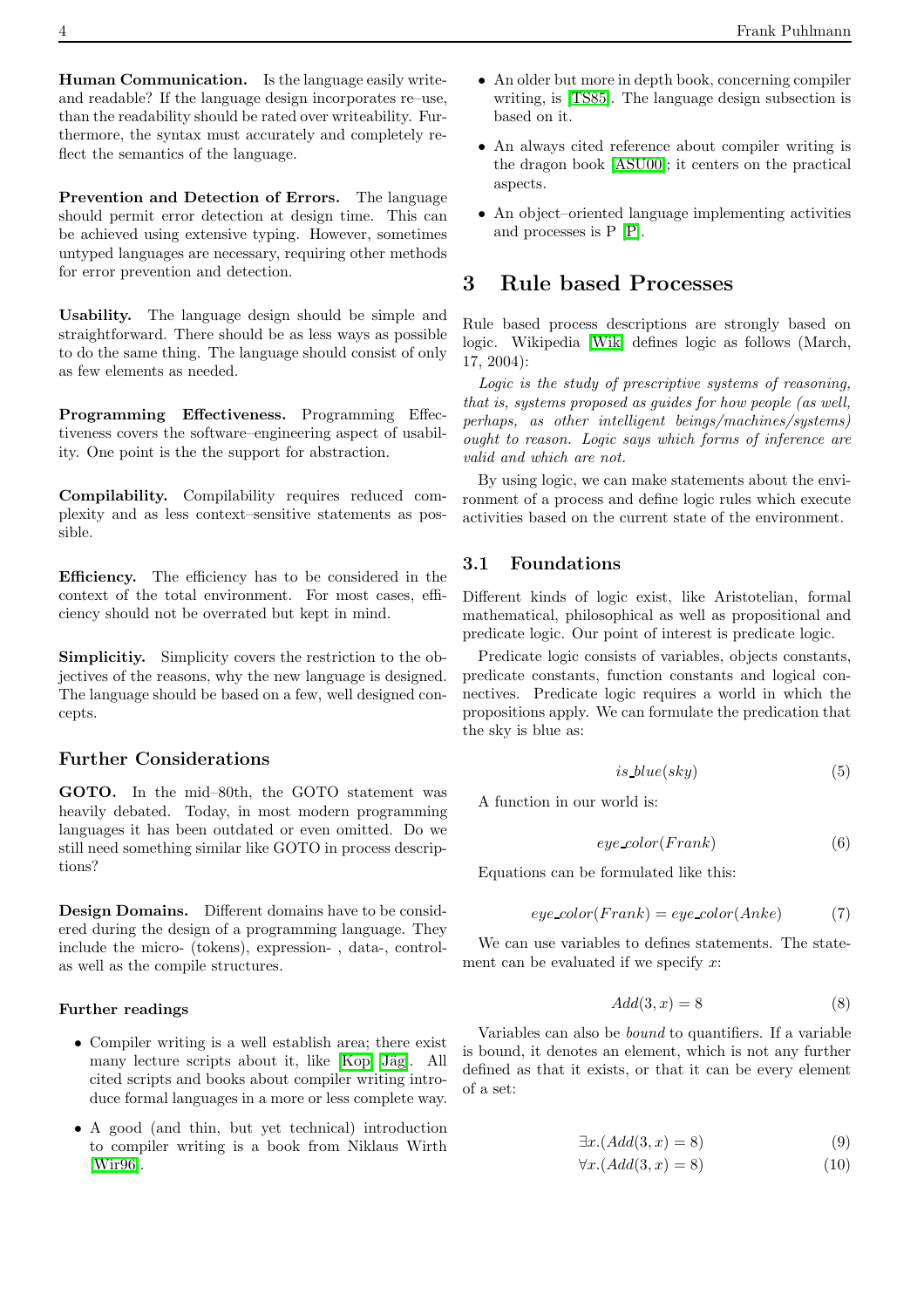|        | $\Sigma_1$                      |                          |               |
|--------|---------------------------------|--------------------------|---------------|
| sorts: | nat                             | $A_{nat}$                | $=_{def}$ N   |
| opns:  | $zero : \rightarrow nat$        | $zero_A$                 | $=_{def} 0$   |
|        | $succ: nat \rightarrow nat$     | $succ_A(n)$              | $=_{def} n+1$ |
|        | $add : nat nat \rightarrow nat$ | $add_A(n,m) =_{def} m +$ |               |
|        |                                 |                          | $\, n$        |
| rels:  | $Prim \langle nat \rangle$      | $Prim_{A}$               | $=_{def}$     |
|        |                                 |                          | $\{n n$ is a  |
|        |                                 |                          | prime}        |

<span id="page-4-1"></span>Table 1: A structure A for a signature  $\Sigma_1$ 

Also, logical connectors can be used:

$$
is blue(eye-color(Frank)) \rightarrow is\, bond(Frank) \qquad (11)
$$

To give a more funded background, we now formally define logical signatures, structures, variables and formulas for predicate logic. The definitions are taken in a short-ened form from [\[EMC](#page-18-6)<sup>+</sup>01].

Logical Signature. A logical signature is defined as a triple:

$$
\Sigma = (S, OP, R) \tag{12}
$$

with  $S$  as a non empty set where the elements are called sorts, OP as a set where the elements are called *operation*symbols, and  $R$  as a set, where the elements are called relation–symbols. Every operation–symbol  $f \in OP$  is declared as  $f : s_1 \ldots, s_n$  where  $n \in \mathbb{N}$  and  $s_1, \ldots, s_n \in S$ . If  $n = 0, f$  is called a constant–symbol, else a function– symbol. Every relation–symbol  $r \in R$  is declared as  $r : \langle s_1 \dots s_n \rangle$ , where  $n \in \mathbb{N}^+$  and  $s_1, \dots, s_n \in S$ .

**Structure.** A structure for a logical signature  $\Sigma$ , called Σ–structure is a Σ–algebra defined as a triple:

$$
A = ((A_s)_{s \in S}, (f_A)_{f \in OP}, (r_A)_{r \in R})
$$
\n
$$
(13)
$$

For every  $s \in S$  is  $A_s$  a non empty set, every constant– symbol  $c$  is an element from  $A_s$ , every function–symbol f is a mapping  $f_A : A_{s_1} \times \ldots \times A_{s_n} \to A_s$ , and every relation–symbol is r a relation  $r_A \subseteq A_{s_1} \times \ldots \times A_{s_n}$ .

An example of a structure A for a logical signature  $\Sigma_1$ is given in table [1.](#page-4-1)

**Variables.** Let  $X = (X_s)_{s \in S}$  a family of sets, whose elements are called variables and  $s \in S : X_s \cap OP = \emptyset$ . Variables are assigned using  $\beta : X \to A$ .

1. If  $s \in S$  and  $t_1, t_2 \in T_{\Sigma, s}(X)$ , so is the expression

$$
t_1 = t_2 \tag{14}
$$

called an *equation* over  $\Sigma$  and X.

2. If  $r : \langle s_1 ... s_n \rangle$  is a relation–symbol and  $t_i \in T_{\Sigma, s_i}(X)$ for  $i = 1, \ldots, n$ , so is the expression

$$
r(t_1, \ldots t_n) \tag{15}
$$

called a *predication* over  $\Sigma$  and X.

- 3. The set  $Form_{\Sigma}(X)$  of the formulas of the first–order predicate logic over  $\Sigma$  and X is inductive defined as follows:
	- Every equation and every predication over  $\Sigma$  and X is a predicate logical formula.
	- The logical symbols ⊤ (true) and ⊥ (false) are predicate logical formulas.
	- If  $\varphi$  is a predicate logical formula, then  $\neg \varphi$  is a predicate logical formula.
	- If  $\varphi$  and  $\psi$  are predicate logical formulas, then  $(\varphi \lor \psi), (\varphi \land \psi), (\varphi \to \psi)$  and  $(\varphi \leftrightarrow \psi)$  are also predicate logical formulas.
	- If  $\varphi$  is a predicate logical formula and x is a variable, then  $(\forall x.\varphi)$  and  $(\exists x.\varphi)$  are predicate logical formulas, too.

A formula is called atomic, iff it is an equation, a predication or one of ⊤ and ⊥. The set of all atomic formulas over  $\Sigma$  and X are called  $Atom_{\Sigma}(X)$ .

Instead of writing  $\neg(\varphi = \psi)$  we could write  $(\varphi \neq \psi)$ and  $(\neg \forall x.\varphi)$  can be written as  $(\nexists x.\varphi)$ .

#### <span id="page-4-0"></span>3.2 ECA approach

The ECA approach originates from active database systems and means Event, Condition, Action rule [\[DHL90\]](#page-18-7). The event component specifies when a rule must be executed. After invoking the rule, the condition component must be checked and if it matches, the action component is executed.

Beside from active databases, the ECA approach could also be used to specify a control flow between different activities [\[KEP00\]](#page-19-8). The next paragraphs summarize the cited papers.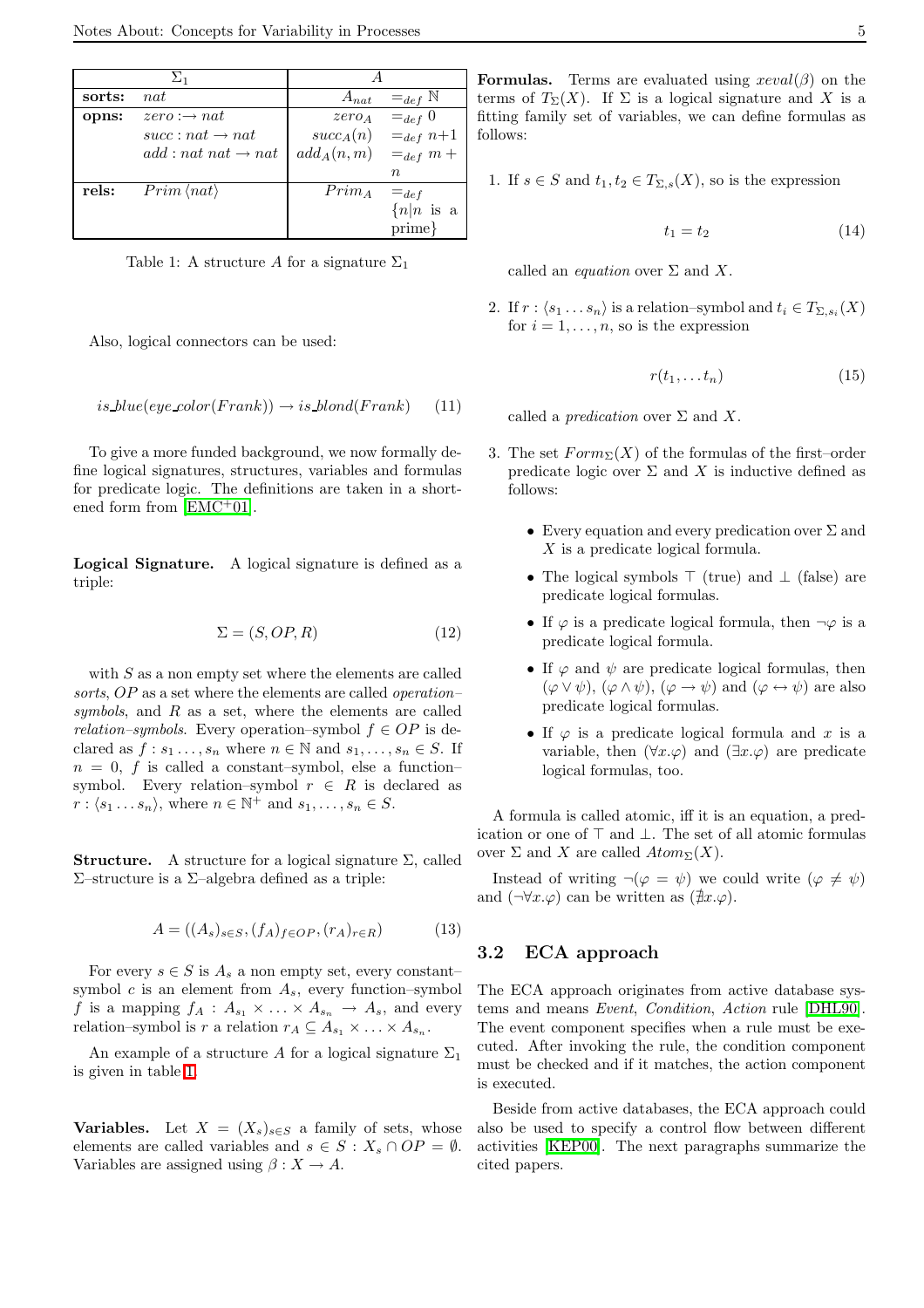

<span id="page-5-1"></span>Figure 1: The EA (a), ECA (b) and ECAA (c) notation for business rules

Coupling Modes. The coupling modes originate from database transactions and specify the coupling between events and conditions (EC) or between conditions and actions  $(CA)$ . Therefore, we suppose a transaction T that signals an event  $E$  for a rule  $R$  with condition  $C$  and action A. The following coupling modes can be applied:

- Immediate:  $C$  is evaluated within  $T$  immediately when  $E$  is detected  $(EC)$  or  $A$  is executed immediately after C is evaluated  $(CA)$ , halting the remaining steps of  $T$ .
- Deferred: C is evaluated  $(EC)$  or A is executed  $(CA)$ after the last operation of  $T$ , but before  $T$  commits.
- Decoupled:  $C$  is evaluated  $(EC)$  or  $A$  is executed  $(CA)$  in a separate concurrently transaction  $T'$ . The dependencies between  $T$  and  $T'$  must be resolved first.

**Triggers.** A rule can have multiple triggers (events,  $E$ ). The following triggers can be used (incomplete enumeration):

- OR–Trigger  $(E_1 \vee E_2)$ , event  $E_1$  or  $E_2$  trigger the rule.
- AND–Trigger  $(E_1 \wedge E_2)$ , event  $E_1$  and  $E_2$  together trigger the rule.
- Sequence–Trigger  $(E_1, E_2)$ , event  $E_1$  followed by  $E_2$ triggers the rule.
- Counter–Trigger  $(n * E)$ , *n* times the event E triggers the rule.
- $m$ –out–of– $n$ –Trigger, m events out of a set of events n trigger the rule.
- Periodical–Trigger, every n–th event triggers the rule.
- Interval–Trigger, every event  $E$  within an interval of events trigger the rule.

In addition, we need time triggers, that trigger an event at absolute, relative or repeated times. Finally, an event can trigger more than one rule, so that a rule priority is needed.



<span id="page-5-2"></span>Figure 2: Rules for modeling sequential (a), parallel (b) or alternate (c) control flow

 $\mathbf{EC}^m\mathbf{A}^n$ . The  $\mathbf{EC}^m\mathbf{A}^n$  paradigm for workflows can be found in [\[KEP00\]](#page-19-8). It allows  $m$  conditions and  $n$  actions. Often used constructs in the workflow domain are ECAA, ECA and EA rules. They are shown in figure [1.](#page-5-1)

By using these constructs, different control flow structures like sequence, parallel or alternate execution can be defined (see figure [2\)](#page-5-2). Other constructs like non–exclusive choice or repeated actions are contained in the cited paper. Actors and data can be added by defining an actor for every condition or action and data can be modeled using input and output fields for every condition or action.

Refinement. ECA business rules can refined by replacing a rule with a more complex one. This way, one can start modeling using abstract rules, which are then refined to elementary and precise rules that can be used to derive a workflow specification. The refined rules must take the same input event(s) and generate the same output event(s).

Rule Repository. A rule repository contains abstract and formalized rules. The designer must use the rule repository, the data model and the organizational model to create a process model.

### <span id="page-5-0"></span>3.3 Workflow Planner

This subsection is based on an internal paper by Harald Meyer and Hilmar Schuschel [\[MS04\]](#page-19-9). Their planner approach uses pre– and post–conditions (effects) for each activity. They described requirements for an automated planner.

A planner combines single activities to process definition by using the pre– and post–conditions. The planning algorithm is therewith a search within the rule space  $R^*$ .

An ideal planner should only find a partial order plan to allow parallel execution. They stated that the expressiveness of the modeling language is very important and defined the following requirements: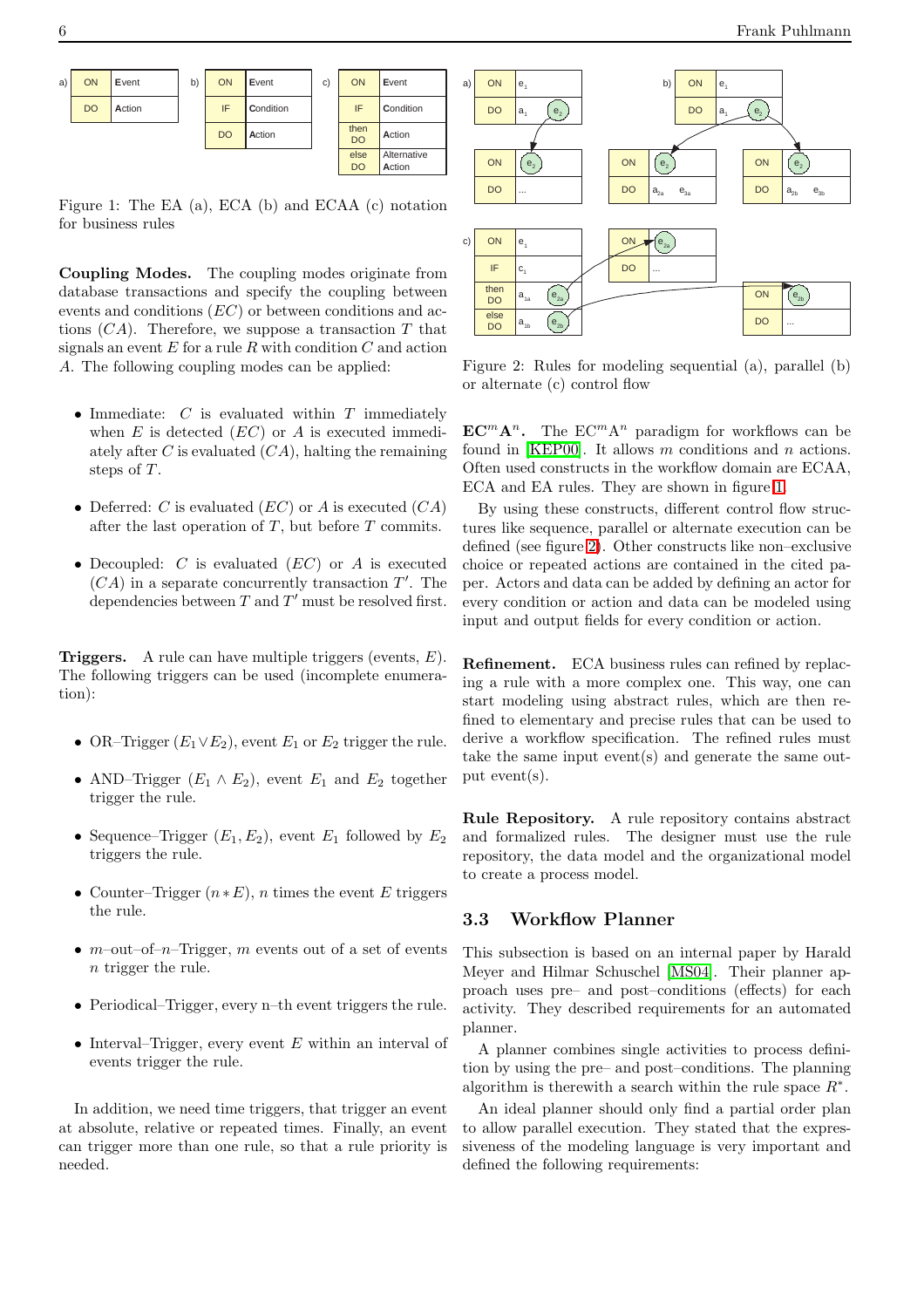- The *logical representation* should be based on firstorder predicate calculus.
- *Conditional effects* should be supported to allow easier modeling.
- Uncertainty must be supported. Uncertainty is something that is not known at the design–time of the process and must be decided at run–time (e.g. a data– based xor split).
- Arithmetic functions are needed to cover aspects like cost and durations.
- Metrics can be used to define optimization criteria.
- Temporal planning allows the optimization of the critical path length when creating parallel process flow.

#### Further considerations

Combinations. The ECA approach describes how a process actually works, whereas the planner approach focuses on properties for building processes based on metrics and other properties.

#### Further readings

- A framework for a business rule driven web service composition can be found in [\[OYP03\]](#page-19-10).
- Concurrent Transition Logic as a foundation for workflow modeling and execution can be found in [\[DKRR98\]](#page-18-8).

## <span id="page-6-0"></span>4 Set theoretic Graph Grammars

Graph grammars can be used to describe the structures of graphs. Every diagram of a visual process modeling notation like UML activity diagrams [\[Gro03\]](#page-18-2), Petri nets [\[Pet62\]](#page-19-0) or BPMN [\[BPM04\]](#page-18-3) can be seen as some kind of graph.

A graph grammar defines rules for generating, transforming and testing a graph. Therewith a graph grammar can be used for generating graphs that belongs to a certain class. The other way around it can be used to test if a certain graph belongs to a class. It can also be used for transforming graph structures, e.g. for executing or optimizing a graph. By using thus possibilities, graph grammars can be used for formal describing the variability of processes.

Graph grammars can be categorized into different approaches. The one we introduce here is the set theoretic approach. The set theoretic approach is intuitive comprehensible and allows the representation of complex graphs with formal methods. Others approaches include the category theoretic and the logic oriented view. The first is based on the mathematical category theory, using total and associative catenations. The logic oriented approach



<span id="page-6-3"></span>Figure 3: A directed, labeled graph



<span id="page-6-4"></span>Figure 4: A directed, labeled graph with element numbering

uses formula sets to capture the graph as well as the graph rules and executes a rule by modifying the formula set.

The following considerations have been collected from different sources like lecture scripts [\[LMT95,](#page-19-11) [SW92\]](#page-20-3) because there exist a lack of textbooks on this area, as far as we know. However, there exists a handbook set [\[Roz97,](#page-19-12) [Roz99a,](#page-19-13) [Roz99b\]](#page-19-14) which still must be examined. [1](#page-6-2)

#### <span id="page-6-1"></span>4.1 Foundations

We start with defining some essential key words for talking about graphs. The kind of graphs we use here are called directed, labeled graphs. A graph consists of vertices  $(V)$ and *edges*  $(E)$ . Every edge has a source and a target vertex, making it directed. We can label vertices and edges by using a finite set of labels  $(L)$ . An example is shown in figure [3.](#page-6-3) For better referencing parts of a graph, all elements can be numbered. To differ numbers from labels, we define a pair  $x : y$  where x is the number and y is the label. The extended graph is shown in figure [4.](#page-6-4)

Graph. Different approaches exist to define a graph formally. We define a directed, labeled graph as a six-tuple over a labeling alphabet L:

$$
G = (V, E, s, t, l, m) \tag{16}
$$

where  $V$  is a set of vertices and  $E$  is a set of edges. The components s and t define a mapping  $E \to V$ , where each edge is assigned a source vertex  $(s)$  and a target vertex (t). The component l defines a mapping  $l: V \to L$  and m defines a mapping  $m : E \to L$ , where each vertex and edge is assigned a label. The components of a graph  $G$  are named  $G_V$ ,  $G_E$ ,  $s^G$ ,  $t^G$ ,  $l^G$  and  $m^G$ .

<span id="page-6-2"></span><sup>1</sup>At a first glance, volume 1 covers basic techniques like the one described in this section. Many others like hyperedge replacement or node replacement graph grammars can also be found. Volume 3 center on interaction and distribution of graph systems. The graph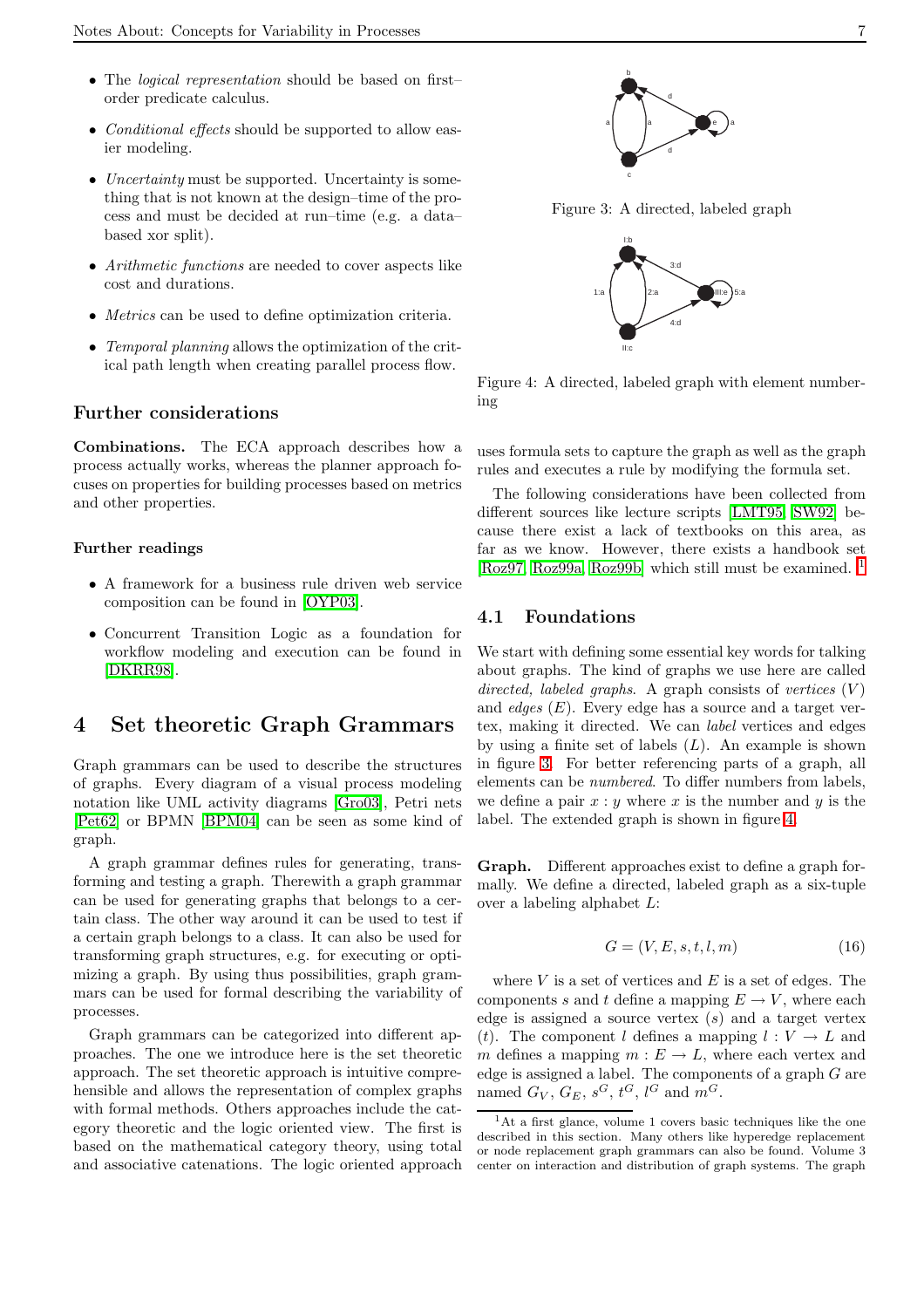

<span id="page-7-1"></span>Figure 5: A BPMN diagram (a) seen as a directed, labeled graph (b)



<span id="page-7-2"></span>Figure 6: Graph substitution

The example from figure [5](#page-7-1) can be written in algebraic notation as follows, where  $L = \{s, a, xs, xj, e\}$  (s=Start Event, a=Activity, xs=XOR Split, xj=XOR Join, e=End Event):

$$
G_1 = (\{I, II, III, IV, V, VI\},\
$$
  
\n
$$
\{1, 2, 3, 4, 5, 6\},\
$$
  
\n
$$
\{(1, I), (2, II), (3, II), (4, III), (5, IV), (6, V)\},\
$$
  
\n
$$
\{(1, II), (2, III), (3, IV), (4, V), (5, V), (6, VI)\},\
$$
  
\n
$$
\{(I, s), (II, xs), (III, a), (IV, a), (V, xj), (VI, e)\},\
$$
  
\n
$$
\emptyset
$$
  
\n(17)

Graph Productions Rules. For a better understanding, we informally introduce graph production rules. We cover a special kind, the set theoretic graph substitution rule. Therewith we replace a part of a graph with another graph. This is shown in figure [6.](#page-7-2) We have an original graph  $L$  and a destination graph  $R$ . A graph substitution rule defines these two graphs and a common partitial graph  $K$ .  $K$  is contained in  $L$  as well as in  $R$ .  $K$  does not consist of anything else  $(K = L \cap R)$ . If we have an original graph  $G$  that contains  $L$  as a partitial graph we can cut off anything in  $G$  that is equal to  $L$ , just leaving K as cutting/gluing points. We then can glue graph  $R$  to the remaining cutting/gluing points. An example rule is shown in figure [7.](#page-7-3)

A graph substitution rule is written as  $(L, K, R)$ , containing three graphs. The following process steps apply to an original graph  $G$  and a graph substitution rule  $(L, K, R)$ :



<span id="page-7-3"></span>Figure 7: Sample graph substitution rule  $(L, K, R)$ 



<span id="page-7-4"></span>Figure 8: Context–free graph substitution rule  $(L, K, ...)$ 

- 1.  $(L, K, R)$  can be applied on G, if G contains L as partitional graph.
- 2. Every vertices and edges from L that are not contained in  $K$  are deleted from  $G$ . This creates a remaining graph D.
- 3. Every vertices and edges from  $R$  that are not contained in  $K$  are added to  $D$ . The added elements should be glued to  $D$  as  $R$  is connected to  $K$ .

The formal definition of a graph substitution rule is as follows: A graph substitution rule  $p$  is a triple of graphs  $(L, K, R)$ , so that there exists a graph K included in L and R as a partitional graph,  $K \subseteq L$  and  $K \subseteq R$  and  $L \cap R = K$ . L is the left side, R the right side of the rule and K consists of the common elements of the left and right side.

The formal definition of a graph substitution rule was easy, but problems occur if we try to formalize the execution steps of a rule  $p$  on a graph  $G$  (the informal process steps above). The definition of  $L \subseteq G$  does not match alone. We must first rename either L or G to allow comparison. Further we must take care that no vertex of  $R-L$ is contained in G (formally:  $(L \cup R) \cap G = L$ ). The complete formalization can be found in [\[LMT95\]](#page-19-11).

**Graph Grammar.** A graph grammar  $\gamma = (T, N, S, R)$ consists of a set  $T$  of terminal labels for vertices and edges, a set N of non–terminal labels, an initial graph S over  $T \cup N$  and a set R of graph substitution rules over  $T \cup N$ .

**Graph Language.** A graph language  $\lambda(\gamma)$  that is defined through  $\gamma = (T, N, S, R)$  consists of all terminal labeled graphs  $GRAPH_T$  that can be derived from S using R.

#### <span id="page-7-0"></span>4.2 Context–free Graph Grammars

Graph grammars can be classified using the Chomsky hierarchy. A Chomsky grammar has a context free language if a single variable can be replaced, regardless of the left and right context of the used word [\[EP02\]](#page-18-9).

The computability of context–free grammars is classified under NC. Therewith it can be solved efficiently (in polylogarithmic time) on parallel computers.

grammar section in this notes can of course only cover a very small subset.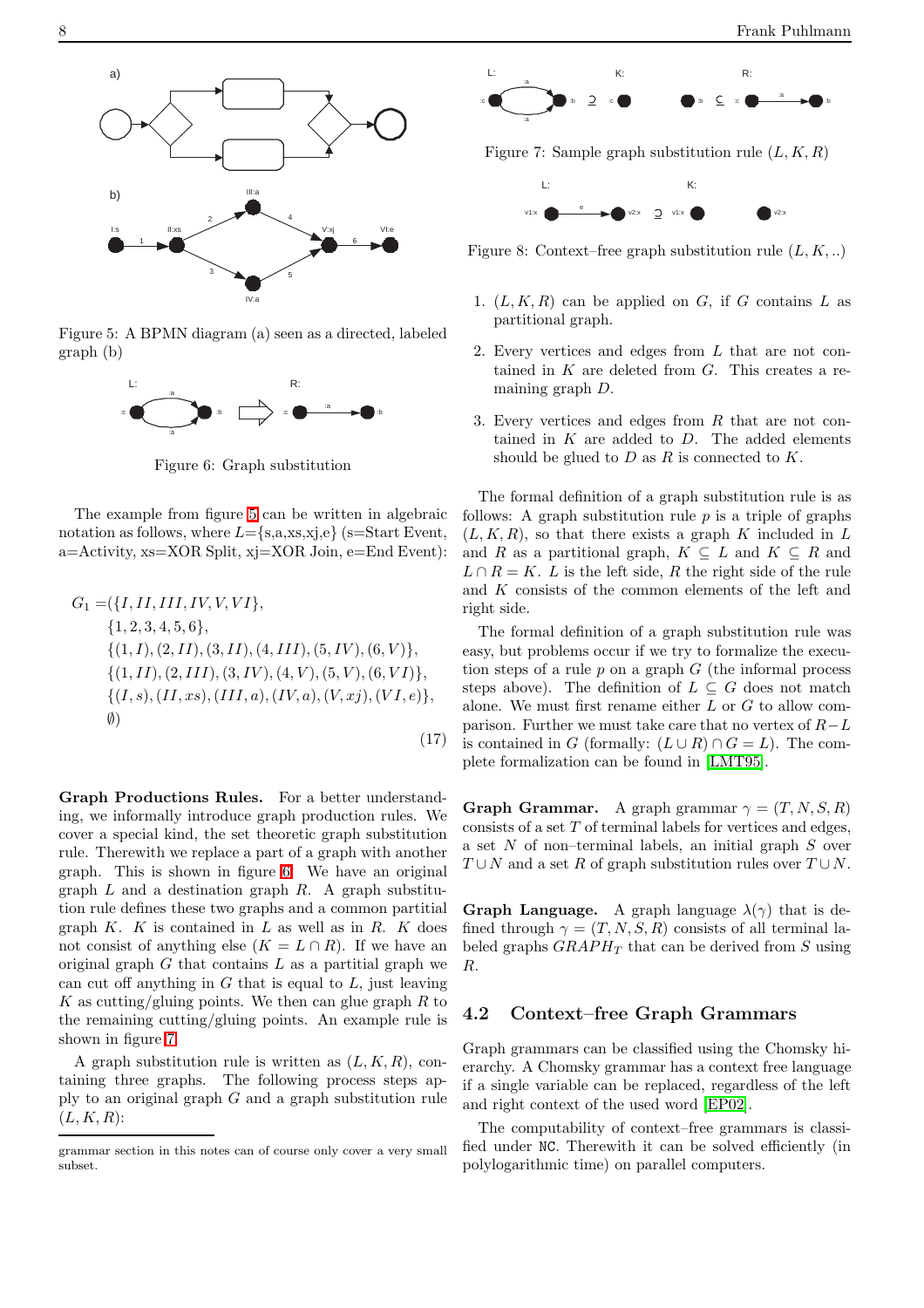

<span id="page-8-1"></span>Figure 9: A context-free graph substitution rule (a) for adding an activity between two existing activities in a BPMN diagram (b)

Context–free Graph Grammar. A graph grammar  $\gamma = (T, N, S, R)$  is called context free, if the left sides of the rules  $(R_L)$  are equal to  $({v1, v2}, {e}, s, t, l, m)$  with  $s(e) = v1$  and  $t(e) = v2$  and if the middle part of the rules  $(R_K)$  are equal to  $({v1, v2}, \emptyset, \emptyset, \emptyset, l, \emptyset)$  and all vertices in  $GRAPH<sub>T</sub>$  are marked with a special label (and are therewith not distinguishable). The left and middle part of a context–free rule is shown in figure [8.](#page-7-4)

An example for a context-free rule is shown in figure [9.](#page-8-1) Between two activities in a BPMN diagram another activity can be inserted. The problem is that this diagram can only consists of activity elements, because all vertices should be labeled the same  $(a)$ .

#### <span id="page-8-0"></span>4.3 Context–sensitive Graph Grammars

In the Chomsky hierarchy, a grammar has a context– sensitive language if a variable A is replaced through a string  $\alpha$  with a length of at least 1. The replacement of A is only accomplished, if the left and right context that is required in the rule is found in the original word [\[EP02\]](#page-18-9).

The computability of context–sensitive grammars is classified under PSPACE. Therewith it is solvable with polynomial memory and unlimited time.

Context–sensitive Graph Grammar. A graph grammar  $\gamma = (T, N, S, R)$  is context–sensitive, if the right sides of the rules  $(R_R)$  contain at least as much vertices as the left side of the rules  $(R_L)$ . Formally:  $|R_{L_V}| \leq |R_{R_V}|$ . The vertices can be labeled freely. *[Incomplete definition]* 

An example for a context–sensitive rule is shown in figure [10.](#page-8-2) The rule creates an edge (sequence flow) between a vertex labeled xs (XOR split) and a vertex labeled e (end event). The rule  $p$  is formally written as  $(L, K, R)$ :

$$
L = (\{v1, v2\}, \emptyset, \emptyset, \emptyset, \{(v1, xs), (v2, e)\}, \emptyset)
$$
  
\n
$$
K = (\{v1, v2\}, \emptyset, \emptyset, \emptyset, \{(v1, xs), (v2, e)\}, \emptyset)
$$
  
\n
$$
R = (\{v1, v2\}, \{e1\}, \{(e1, v1)\}, \{(e1, v2)\}, \{(v1, xs), (v2, e)\}, \emptyset)
$$
 (18)

#### Further considerations

Vertex Attributes. A vertex label only indicate a terminal or non–terminal marker for a vertex. In the previous



<span id="page-8-2"></span>Figure 10: A context-sensitive graph substitution rule (a) applied to a graph (b) and visualized as BPMN diagram (c)

section examples we used it to distinguish between different diagram elements. Therewith, a label indicates the type of a a vertex. Further information can be added by using vertex attributes.

Terminal vs. Non–Terminal Labels. A label indicates the type of a vertex. Sometimes, we need both, a terminal as well as non–terminal label for the same type. E.g. as long as a diagram is under construction, all activities are labeled a (non–terminal label). An activity can therewith be replaced through other diagram constructs. If we like to make an activity final, we need a rule to transform a to A (terminal label).

It is possible to add non–terminal labeled vertexes, that do not map to a specific part of the target diagram, while constructing diagrams. Those could be used as variation points.

Node Replacement Graphs. Another way to generate graphs is by using node replacement graphs. Thereby, a production is of the form  $X \to (D, C)$  where X is a non–terminal node label,  $D$  is a graph and  $C$  is a set of connection instructions.

Graph Tests. Certain conditions can be defined on a  $graph G$  that must match after applying a graph production rule. This is called a graph test. One rule could be, that there is no outgoing sequence flow from an end event in BPMN. This could be written formally as follows:

$$
\forall x \in G_V : l^G(x) = e \to \nexists k \in G_E : s(k) = x \tag{19}
$$

Open Issues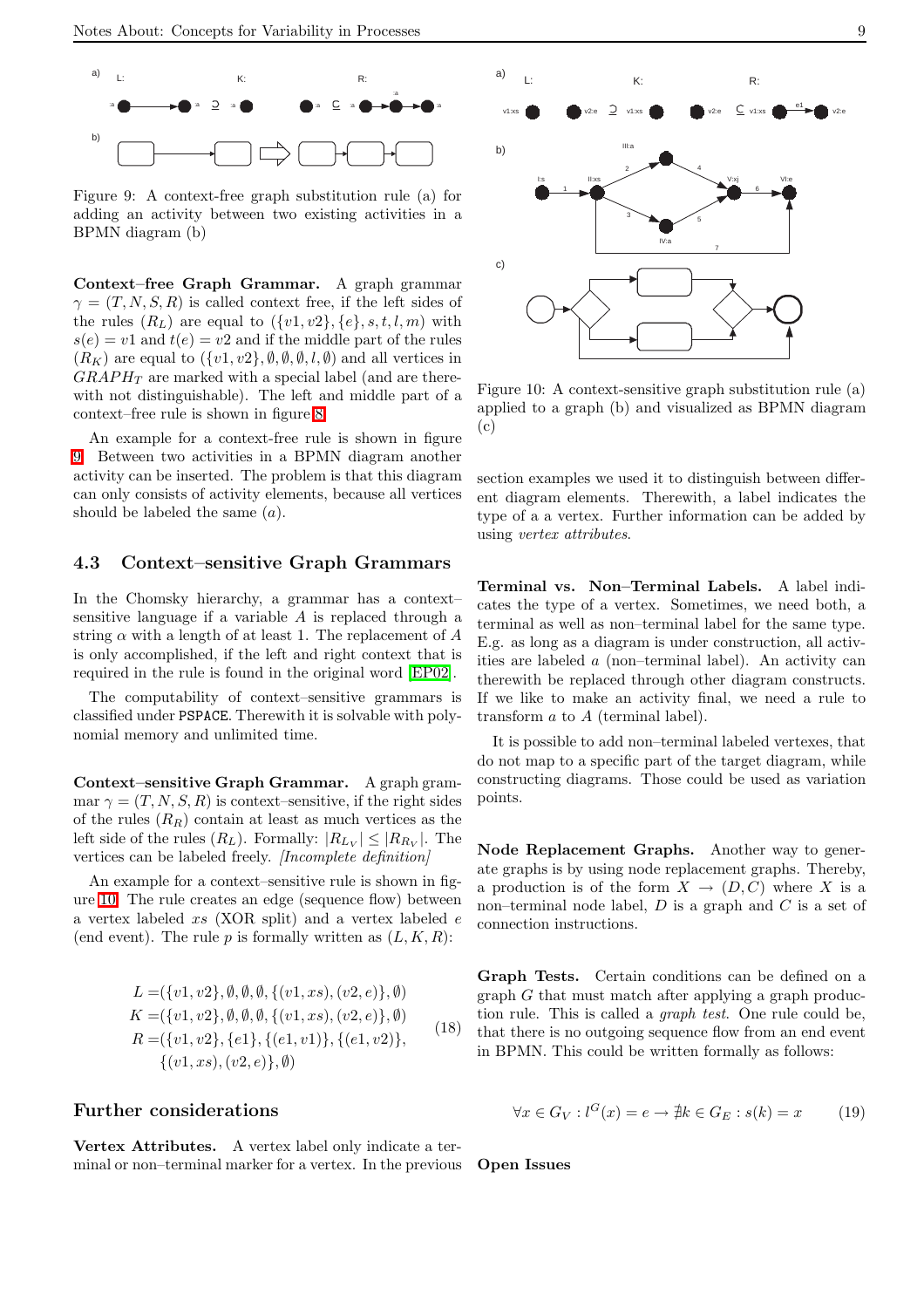- Is it possible to define a graph grammar for visual process modeling languages like UML activity diagrams or BPMN?
- What kind of graph grammar would it be (context– free vs. context–sensitive)?
- Assuming, such a grammar is context–sensitive, is it possible to define a context–free subset of the rules while keeping as much potentials of the language as possible? To define the potentials of a language, e.g. workflow patterns could be used [\[vAtHKB00\]](#page-20-4).
- Is it possible to use the labels instead of renaming the vertices and edges of  $K$  to match against a graph  $G$ ?

#### Further readings

- All required definitions like partitional graph, intersection or union matching to this notes can be found in [\[LMT95\]](#page-19-11).
- Considerations on context–free graph grammars can also be found in [\[RS97\]](#page-19-15).
- Processes can be executed or simulated using graph grammars. In [\[LMT95\]](#page-19-11) a transformation rule for Petri nets is given.
- In [\[KM97\]](#page-19-16) it is said that Petri nets can be mapped on graph grammars, but not the other way around. They cited an article [\[Cor95\]](#page-18-10).
- In [\[KM97\]](#page-19-16) a formal method for business process engineering based on graph grammars is introduced. The authors used the set theoretic approach enhanced with hierarchical structured graph grammars.
- A graph grammar programming environment was developed at the RWTH Aachen [\[PRO,](#page-19-17) [Sch00\]](#page-19-18).

## <span id="page-9-0"></span>5 Intelligent Agents

Michael Wooldridge stated in [\[Woo02\]](#page-20-5) that there is, for an increasingly large number of applications, a strong need for systems that can decide for themselves what they need to do in order to satisfy their design objectives.

Those systems are known as agents. Intelligent or autonomous agents must operate robustly in rapidly changing, unpredictable, or open environments, where there is a significant possibility that actions can fail in an unpredictable way.

Those environments can be classified by accessibility, determinism, episodic vs. non–episodic, static vs. dynamic and discrete vs. continuous. If an environment is sufficiently complex, than the fact that it is actually deterministic is not much help; i.e. it might as well be non– deterministic. The most complex class is an inaccessible, non–deterministic, non–episodic, dynamic and continous environment.

Using the above statement, think a bit about the internet. Now think about handling interorganizational workflow in such an environment. The advocates of agent based technologies claim to have the solutions covering the problems. A lots of publications concerning agents and workflow have been written. Some are cited in this section.

#### <span id="page-9-1"></span>5.1 Foundations

There exists no common definition for agents yet. In [\[MS99\]](#page-19-19), an intelligent agent is defined as an entity that has some degree of autonomy, reasoning and learning capabilities and is able to communicate in an intelligent way with other agents. An agent expresses autonomy by showing reactive and/or proactive behavior regarding its environment and taking initiative independently of a human.

Agents can be seen from different views like computational or even philosophical. A computational view might see agents as the next step in programming, like a successor of the object-oriented programming paradigm. Agents enhance object with *subject*–like features (e.g. ontology, knowledge/believe about their environment, goals). Communication is enhanced by asking questions to other agents instead of just invoking methods.

Intelligent agents usually have a persistent state, like objects in true object languages like Self. As objects in Self, agents can be cloned and modified to create new versions keeping the knowledge and experience of its predecessor.

To successful develop agents, theories from different domains have to be combined. Those are the theory about actions and change (from artificial intelligence), the theory of norms (covering social attitudes), database theory, the theory of concurrent computing as well as principles of software engineering.

In the following paragraphs, formal definitions concerning agents are given; they are taken from [\[Woo02\]](#page-20-5).

Agent. If we define the states of the environment of an agent by a set  $S = \{s_1, s_2, ...\}$ , and the effective capabilities of an agent by a set  $A = \{a_1, a_2, ...\}$  of actions, then an agent can be defined as a function:

$$
action: S^* \to A \tag{20}
$$

This function maps sequences of environment states to actions. This agent is called a standard agent, he decides what action to perform on the basis of its history  $-$  the sequence of environment states that the agents has yet encountered.

Purely reactive Agent. An agent is purely reactive, if the decision making is based entirely on the present:

$$
action: S \to A \tag{21}
$$

The purely reactive agent simply responds directly to his environment, without referencing former states. A purely reactive agent is a subset of a standard agent.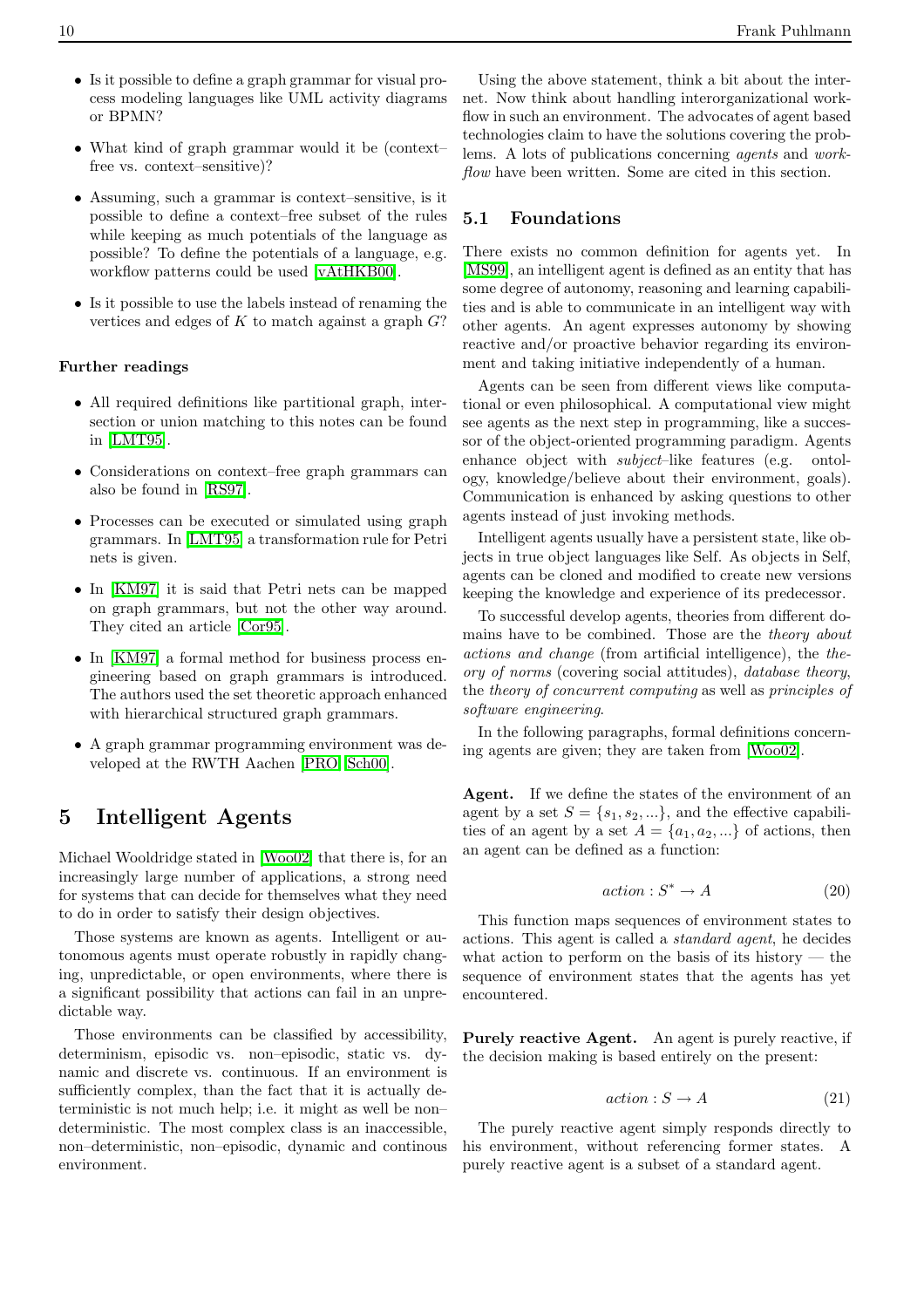

<span id="page-10-1"></span>Figure 11: An agent in an environment

Environment Behavior. The (non–deterministic) be-havior of an environment can be modeled as a function<sup>[2](#page-10-0)</sup>:

$$
env: S \times A \to 2^S \tag{22}
$$

The function env takes the current state of the environment  $s \in S$  and an action  $a \in A$  as input and maps them to a set of environment states that could result from performing the action  $a$  in state  $s$ . If the result always contains one single member  $(|env| = 1)$  then the environment is deterministic.

**Agent History.** If we define  $s_0$  as the initial state of the environment at the time the agent appears, then the sequence

$$
h: s_0 \stackrel{a_0}{\rightarrow} s_1 \stackrel{a_1}{\rightarrow} s_2 \dots \stackrel{a_{u-1}}{\rightarrow} s_u \stackrel{a_u}{\rightarrow} \dots \tag{23}
$$

represents a possible history of the agent in the environment iff  $\forall u \in \mathbb{N}, a_u = action((s_0, s_1, ..., s_u))$  and  $\forall u \in \mathbb{N}^+, s_u \in env(s_{u-1}, a_{u-1})$  hold true. We denote by hist(agent, environment) the history of an agent in an environment.

Behavior Equivalence. Two agents  $ag_1$  and  $ag_2$  are behaviorally equivalent with respect to an environment env iff  $hist(ag_1, env) = hist(ag_2, env)$ .

Perception. The concepts of an agent can be further refined. The agents decision function is divided into a function to observe its environment see, which maps environment states to percepts P and action is now overloaded as a function mapping sequences of percepts to actions:

$$
see: S \to P \tag{24}
$$

$$
action: P^* \to A \tag{25}
$$

This concept is visualized in figure [11.](#page-10-1) It allows interesting considerations about agents. Suppose, that we have two environment states  $s_1 \in S$  and  $s_2 \in S$ , such that  $s_1 \neq s_2$ , but  $see(s_1) = see(s_2)$ . This means, that two different environment states are mapped to the same percept. The agent could therefore not distinguish between  $s_1$  and  $s_2$ . Let x and y represent two statements, so that we have a set of environment states:



<span id="page-10-2"></span>Figure 12: An agent with state

$$
S_{xy} = \{ \underbrace{\{x, y\}}_{s_1}, \underbrace{\{x, \neg y\}}_{s_2}, \underbrace{\{\neg x, y\}}_{s_3}, \underbrace{\{\neg x, \neg y\}}_{s_4} \}
$$
(26)

If an agent only perceives  $x$  using his see function, than the state of  $y$  is unimportant. He therefore can not distinguish between the states  $s_1$  and  $s_2$  as well as between  $s_3$ and  $s_4$ .

Agents with State. The history function of an agent can be further refined. Agents with state maintain internal data structures which are used to record information about the environment state and history. Let  $I$  be the set of all those internal states. The agent's decision making function is overloaded to generate actions based on the internal state information:

$$
action: I \to A \tag{27}
$$

Additionally, a function next is needed, which maps a percept and an internal state to another internal state:

$$
next: I \times P \to I \tag{28}
$$

This concept is visualized in figure [12.](#page-10-2) The agent starts in an initial state  $s_0$ . It observes its environment and generates a percept using see. The internal state of the agent is then updated using the next function, which takes the percept and  $s_0$  as input. The agents than generates an action using the updated set I. After that, another cycle begins.

Concrete Architectures. In the last paragraphs, we defined only abstract agents. We used an abstract function action which somehow manages to select an action. The following is an enumeration of possibilities to implement this function:

- Logic based Agents: Decision making is realized through logical deduction.
- Reactive Agents: Decision making is implemented as some kind of direct mapping situations to actions.
- Belief–Desire–Intention Agents (BDI): Decision making is realized through manipulating data structures that represent the beliefs, desires and intentions of the agent.

<span id="page-10-0"></span><sup>&</sup>lt;sup>2</sup>Where  $2^S$  is the power set of S.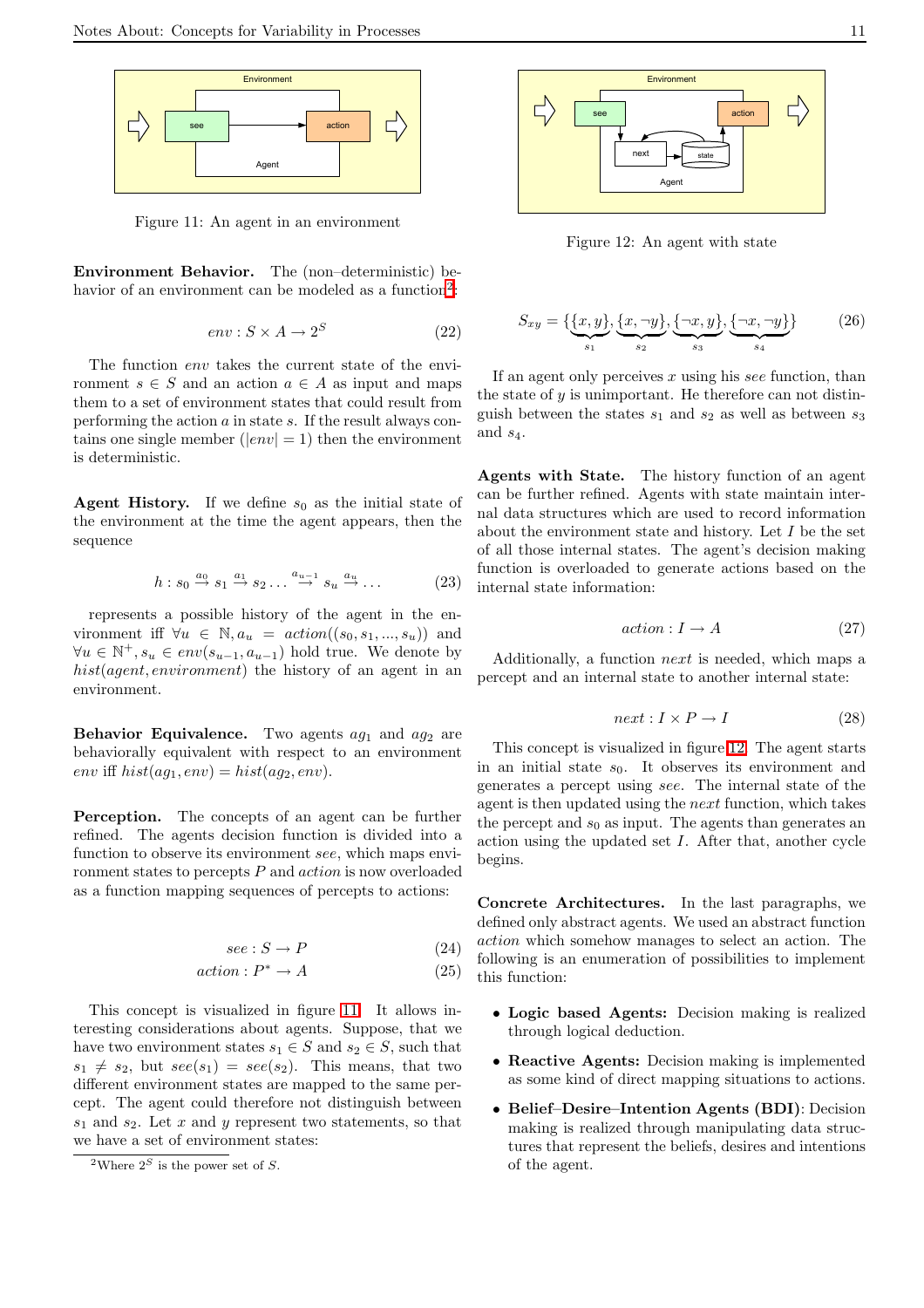• Layered Architecture: Decision making is partitioned into different layers, each dealing with the agent's environment at different levels of abstraction.

### <span id="page-11-0"></span>5.2 Workflow Agents

If we imagine a workflow based on the internet, the number of possible exceptions is very large; this leads to the consequence that most workflows are incomplete by design. If one tries to cover all possible exception into a workflow, it will soon render it unusable. In [\[HS98\]](#page-18-11) it is stated, that a dynamic approach is desirable, so that the workflow is enhancing itself by including often appearing exceptions.

The metamodel of most workflow systems is based on a variant of an activity network which uses graph structures. This workflow is defined by some central authority prior to use. The static structure make it hard to use for humans, which like to have some kind of control about their work. Furthermore, there can be dynamic requirements derived from a highly complex environment, that could not be foreseen and included at the design time of the process. That is the point, where workflow agents enter the game.

Agents for Workflow. Workflow agents perceive, reason about and affect their environment. Furthermore they can be adaptive and communicative. For a given environment, different types of agents could be developed. Each of them is assigned one or more roles. The roles of greatest interest for workflows are user-, resource- and broker agents. Those agents are aware of their local environment and can adapt to a workflow. The agents communicate with each other to ensure global constraints and efficiency. Most important, agents can learn from repeated instances and therewith adapt to changing environments.

Agents and ACID. ACID means Atomicity, Consistency, Isolation and Durability for transactions in traditional database engineering. In [\[HS98\]](#page-18-11) it is stated that the ACID criteria can be hardly met in an open environment. The authors defined some kind of relaxed transaction processing, where criteria can only be guaranteed for a special time interval.

Interoperation. Another area for workflow agents is the interaction between different workflows. A workflow could be defined by web–services, which could be coordinated by workflow agents.

Dynamic Workflow Agents. A concept for dynamic workflow agents has been developed at the HP–Labs in Palo Alto [\[CDHG00\]](#page-18-12). The authors stated, that E-Commerce is a dynamic plug and play environment. Services as well as business partnerships need to be created dynamically and must be maintained only a short time. They developed a dynamic behavior modification for agents. Those dynamic agents do not have a fixed

set of predefined functions, instead they carry application specific actions, which can be loaded and modified on the fly. The agents can expose those abilities as well as their knowledge, intentions and goals through messaging. Furthermore they developed an infrastructure supporting dynamic service construction, modification and movement in which dynamic workflow agents can interact.

The dynamic workflow agents are designed as web objects. They can be configured via an URL, on which the state of the agent and its current tasks are listed. The agents communicate using XML, and can dynamically load XML interpreters for different domains. The interpreters can be generated automatically using semantic web features. Several dynamic agents can cooperate to reach a goal, like a purchase task.

A dynamic agent is a carrier of tasks that represents steps of a business process. It is a continuous running object with a persistent communication channel and knowledge across tasks and processes. They are designed to integrate system components on the fly.

#### Further readings

- An excellent paper covering the key concepts of intelligent agents is [\[Woo02\]](#page-20-5). Much of the foundation section is based on this paper.
- In [\[CDHG00\]](#page-18-12) the dynamic workflow agents are described.
- Mobile agents for interorganizational workflow are considered in [\[MLL97\]](#page-19-20).
- In [\[Bog99\]](#page-18-13) mobile agents with Java are considered.
- An open source framework from IBM for Java and agents, called Aglets, can be found under [\[AGL\]](#page-18-14). The webpage also contains links to further information like virtual enterprises with agents.

## <span id="page-11-1"></span>6 Process Algebra

Process algebra can be used for the description of and reasoning about processes. Different algebras covering sequential, parallel, communication and mobile processes have been developed during the last decades.

Almost all process algebra are based on a very small set of axioms, making them easy to handle. By combining the axioms or adding additional components like constants or rules, one has a very powerful framework.

#### <span id="page-11-2"></span>6.1 Foundations

We start the foundations by introducing a basic process algebra (BPA), on which almost all other algebras are based. We then extend or investigate the BPA by different things like deadlocks, empty processes, recursion, bisimulation, concurrency or abstraction.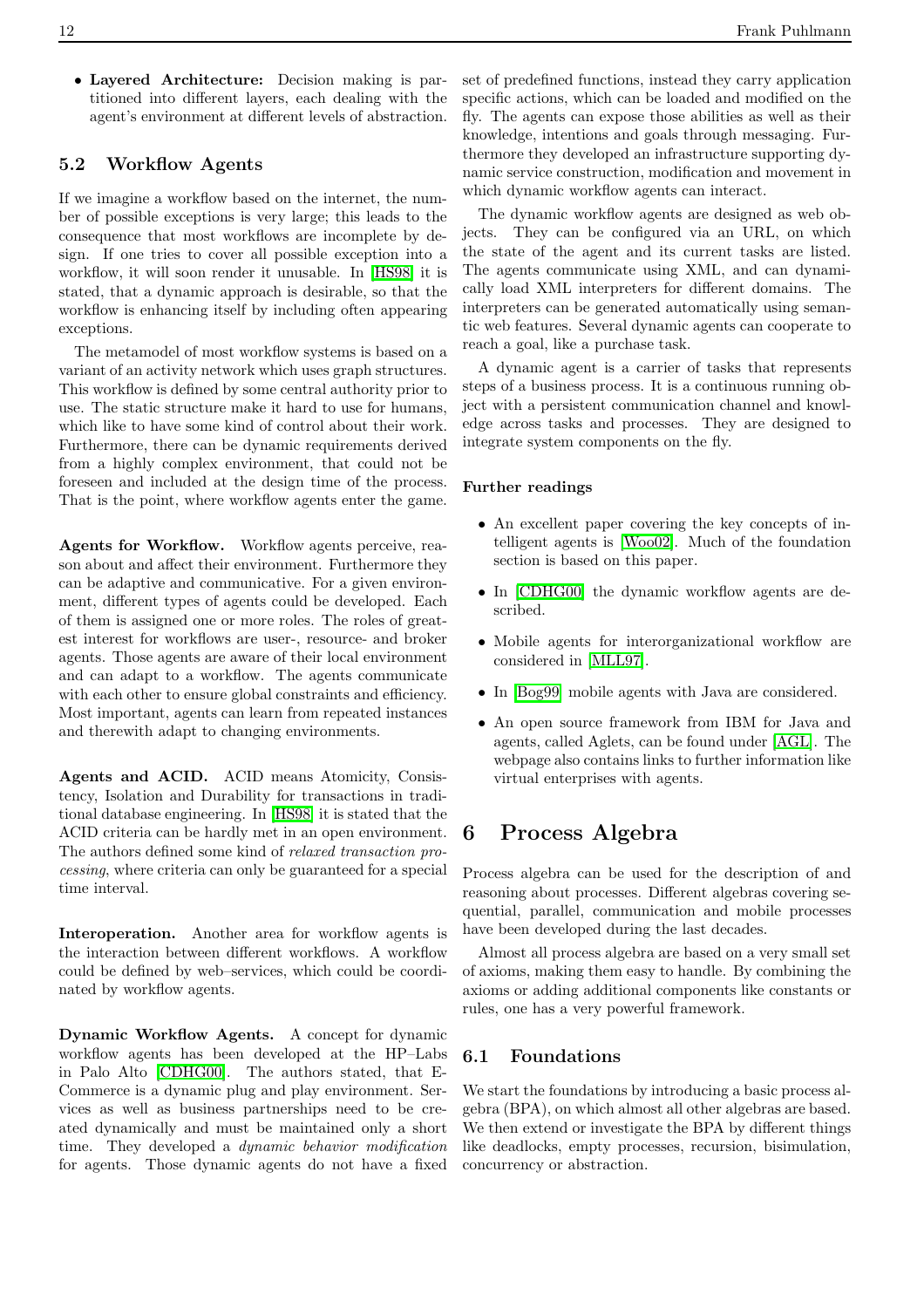| $x+y=y+x$                   | (A1) |
|-----------------------------|------|
| $(x + y) + z = x + (y + z)$ | (A2) |
| $x + x = x$                 | (A3) |
| $(x+y)z = xz + yz$          | (A4) |
| $(xy)z = x(yz)$             | (A5) |

<span id="page-12-0"></span>Table 2: The axioms  $E_{BPA}$  of the basic process algebra BPA

Basic Process Algebra (BPA). The basic process algebra is a tuple  $BPA = (\Sigma_{BPA}, E_{BPA})$  where  $\Sigma_{BPA}$  is a signature, e.g. the set of constants and function symbols, and  $E_{BPA}$  is a set of axioms, e.g. a set of equations of the form  $t_1 = t_2$  where  $t_1$  and  $t_2$  are terms.

 $\Sigma_{BPA}$  consists of two binary operators, + and ·, and a number of constants, named  $a, b, c, \dots$ . The set of constants is denoted by A, so that we have  $\Sigma_{BPA} = \{+, \cdot\} \cup A$ . The operator  $\cdot$  is often omitted, we write ab instead of  $a \cdot b$ . Also,  $\cdot$  binds stronger than all other operators and  $+$  binds weaker. The axioms  $E_{BPA}$  of the basic process algebra are given in table [2.](#page-12-0)

We still need some semantics for the specification of the BPA. The constants  $a, b, c, \ldots$  are called atomic actions which are indivisible. The  $\cdot$  is the product or *sequential composition*;  $x \cdot y$  is the process that first executes x and after completition of x starts y. The  $+$  is the sum or alternate composition;  $x + y$  is the process that executes either  $x$  or  $y$  but not both.

Basic Terms. The BPA has a set of terms which are called basic terms: (1) every atomic action  $a$  is a basic term,  $(2)$  if t is a basic term and a is an atomic action, then  $a \cdot t$  is a basic term and (3) if  $t, s$  are basic terms, then  $t + s$  is a basic term.

Action Relations. The action relations describe which actions a process can perform. We define two relations on the set of BPA terms,  $\stackrel{a}{\rightarrow}$  and  $\stackrel{a}{\rightarrow} \sqrt$  for each  $a \in A$ .

- $t \stackrel{a}{\rightarrow} s$  denotes that  $t$  can execute  $a$  and then turn into s; i.e. the execution of step  $a$  in state  $t$  moves us to state s.
- $t \stackrel{a}{\rightarrow} \sqrt{\ }$  denotes that t can terminate by executing a.

An inductive definition of the possible action relations is given in table [3.](#page-12-1) The table also contains generalized action relations where  $\sigma$  is defined as  $\sigma \in A^+$ . Therewith, σ is a sequence of actions and  $t \stackrel{\sigma}{\rightarrow} s$  is called a trace of t by σ.

For example, the action relations of the term  $(a + bb)c$ are (1)  $(a + bb)c \stackrel{ac}{\rightarrow} \sqrt{ab}$  and (2)  $(a + bb)c \stackrel{bbc}{\rightarrow} \sqrt{ab}$ . A graph containing all possible action relations is shown in figure [13.](#page-12-2)

$$
a \xrightarrow{a} \sqrt{}
$$
  
\n $x \xrightarrow{a} x' \Rightarrow x + y \xrightarrow{a} x'$  and  $y + x \xrightarrow{a} x'$   
\n $x \xrightarrow{a} \sqrt{}$   $\Rightarrow x + y \xrightarrow{a} \sqrt{}$  and  $y + x \xrightarrow{a} \sqrt{}$   
\n $x \xrightarrow{a} x' \Rightarrow xy \xrightarrow{a} x'y$   
\n $x \xrightarrow{a} \sqrt{}$   $\Rightarrow xy \xrightarrow{a} y'$   
\n $t \xrightarrow{a} s \Rightarrow t \xrightarrow{a} s$   
\n $t \xrightarrow{a} s \Rightarrow t \xrightarrow{a} s$   
\n $t \xrightarrow{a} \sqrt{}$   $\Rightarrow t \xrightarrow{a} \sqrt{}$   
\n $t \xrightarrow{a} \sqrt{}$   $\Rightarrow t \xrightarrow{a} \sqrt{}$   
\n $t \xrightarrow{a} s$  and  $s \xrightarrow{\rho} \sqrt{}$   $\Rightarrow t \xrightarrow{a} \sqrt{}$ 

<span id="page-12-1"></span>Table 3: The action relations for the BPA



<span id="page-12-2"></span>Figure 13: A graph based on the action relations for the term  $(a + bb)c$ 

Reasoning. We could do some reasoning based on the axioms. For example we could prove that  $a(b+b) = ab+ab$ :

$$
a(b+b) \stackrel{A3}{\Rightarrow} a(b) \Rightarrow ab \stackrel{A3}{\Rightarrow} ab + ab \quad \blacksquare \tag{29}
$$

We had to prove this term, because the axiom  $x(y+z) =$  $xy + xz$  that gives full distributivity is missing in table [2.](#page-12-0) That is correct, because the left side describes a free choice process whereas the right side describes a pre–selective choice.

We could also prove that  $BPA \vdash a(b + b) = ab + ab$ , where  $X \vdash y$  stands for derivability, meaning we can derive  $y$  from  $X$ :

<span id="page-12-4"></span><span id="page-12-3"></span>
$$
BPA \vdash x = x + x \tag{30a}
$$

<span id="page-12-5"></span>
$$
BPA \vdash ab = ab + ab \tag{30b}
$$

$$
BPA \vdash a(b+b) = ab + ab \quad \blacksquare \tag{30c}
$$

Line [30a](#page-12-3) was derived using axiom A3. Line [30b](#page-12-4) was derived by substituting  $x$  by  $ab$ . Line [30c](#page-12-5) was derived by expanding the left side b using rule A3.

Deadlock. A process is called a deadlock if it has stopped executing actions and, for whatever reason, can not continue although there are actions left. A deadlock is denoted by the special constant symbol  $\delta$ , where  $\delta \notin A$ .

The extended algebra  $BPA_{\delta}$  consists of additional ax-ioms shown in table [4](#page-12-6) ( $\Sigma_{BPA_{\delta}} = \Sigma_{BPA} \cup {\delta}, E_{BPA_{\delta}} =$  $E_{BPA} \cup \{A6, A7\}$ . The axiom A6 states that there is

| $+\delta =$<br>x<br>'T. | (AG) |
|-------------------------|------|
| $\delta x = \delta$     | A 7  |

<span id="page-12-6"></span>Table 4: The additional axioms for deadlocks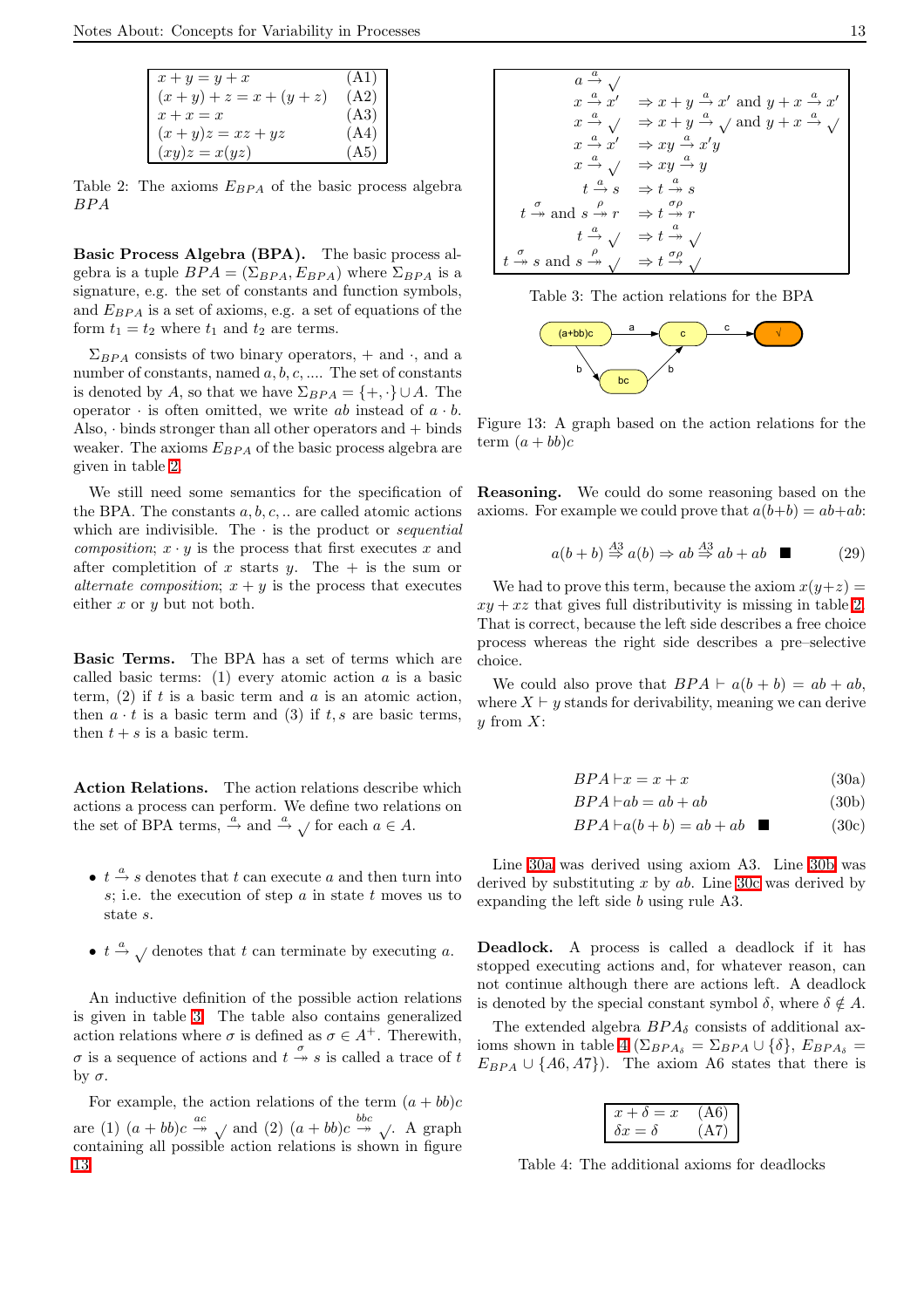<span id="page-13-1"></span>Table 5: The additional axioms for empty processes

no deadlock as long as there is an alternative action. A7 states that after a deadlock has occurred, no further actions are possible.

**Empty Process.** As a counterpart to  $\delta$ , we have a process  $\epsilon$ , the empty process. The only action  $\epsilon$  contains is successful termination. We assume that  $\epsilon \notin A$  and define some additional axioms shown in table [5.](#page-13-1) The complete definition for  $BPA_{\epsilon}$  is  $(\Sigma_{BPA_{\epsilon}} = \Sigma_{BPA} \cup {\epsilon}, E_{BPA_{\epsilon}} =$  $E_{BPA} \cup \{A8, A9\}$ .

A process algebra containing the deadlock as well as the empty process is written as  $BPA_{\delta\epsilon}$ .

Recursion. Recursion allows the possibility for the object to be defined to occur again in the right-hand side of the definition. We have to kinds of recursive definitions, the recursive equation and the recursive specification:

- Recursive equation:  $X = s(X)$ , where  $s(X)$  is a term over  $BPA$  containing the variable  $X$  but no other variables.
- Recursive specification:  $X = s_X(V)$ , for each  $X \in$ V where  $s_X$  is a term over BPA containing variables from the set  $V$ .

**Guarded Recursion.** (1) If s is a term over  $BPA$  containing a variable  $X$ , we call an occurrence of  $X$  in  $s$ guarded if s has a subterm of the form  $a \cdot t$  where a is an atomic action and t is a term containing  $X$ . (2) A term s is *completely quarded* if all occurrences of all variables in s are guarded. (3) A recursive specification  $E$  is completely guarded if all right hand sides of all equations of  $E$  are completely guarded terms. (4) A term  $s$  is also guarded if we can rewrite s to a completely guarded term by using the axioms.

**Bisimulation.** A bisimulation is a binary relation  $R$  on two processes p and q: (1) if  $R(p, q)$  and  $p \stackrel{a}{\rightarrow} p'$  then there is a q' such that  $q \stackrel{a}{\rightarrow} q'$  and  $R(p', q')$ , (2) if  $R(p, q)$  and  $q \stackrel{a}{\rightarrow} q'$  then there is a p' such that  $p \stackrel{a}{\rightarrow} p'$  and  $R(p', q'),$ (3) if  $R(p,q)$  then  $p \stackrel{a}{\rightarrow} \sqrt{q}$  iff  $q \stackrel{a}{\rightarrow} \sqrt{q}$ . Two processes p and q are bisimilar, denoted by  $p \leftrightarrow q$ , if there exists a bisimulation between  $p$  and  $q$ .

Informally, bisimilarity means that the branching structures of two processes are equal; e.g. if one process is capable of performing a step a to a new state then any equivalent process should be able to do an a step to a corresponding state.

| $\overline{x} \parallel y = x \parallel y + y \parallel x$ |                                      |
|------------------------------------------------------------|--------------------------------------|
| $a  x=ax$                                                  |                                      |
| $ax  y = a(x  y)$                                          | $(M1)$<br>$(M2)$<br>$(M3)$<br>$(M4)$ |
| $(x+y)\ z=x\ z+y\ z$                                       |                                      |

<span id="page-13-2"></span>Table 6: The additional axioms for concurrency

| $x(\tau(y + z) + y) = x(y + z)$ | Р., |
|---------------------------------|-----|

<span id="page-13-3"></span>Table 7: The additional axioms for abstraction

Concurrency. Processes that can occur in parallel are denoted by the merge operator  $\parallel$ , e.g.  $x \parallel y$ . Merged processes can be seen as interleaved serial processes. Every time we see either the next action of  $x$  or the next action of y. Intuitively, we can state  $a \parallel b = ab + ba$ .

To formally define the extended BPA signature, called Process Algebra (PA), we need the left merge operator  $\parallel$ . Here,  $x \parallel y$  has the same meaning as  $x \parallel y$  with the restriction that the first step must come from  $x$ . We define the components of PA as follows:  $\Sigma_{PA} = \Sigma_{BPA} \cup \{\parallel, \parallel\},\$ and  $E_{PA} = E_{BPA} \cup \{M1, M2, M3, M4\}$ . The new axioms  $M1 - M4$  are shown in table [6.](#page-13-2)

**Renaming.** We define an unary renaming operator  $\rho_f$ which replaces every occurrence of a constant  $a \in A$  by  $f(a)$ . Thereby f maps to  $f : A \to A \cup C$ , where C is a set of special constants like  $\delta$  or  $\epsilon$ .

Abstraction. We can abstract from certain process actions by hiding them. However, we can not easy remove a constant symbol, instead we substitute it by a special symbol. Therefore, we introduce a new constant  $\tau$ , the silent step. The substituted term can be processed by new axioms, the  $\tau$  laws, given in table [7.](#page-13-3)

For example, if we have the process  $a+b\delta$ , by abstracting from b we obtain  $a + \tau \delta$  and can not remove  $\tau$ . If we have a process abc and abstract from b, we obtain  $a\tau c = ac$ . We can now define  $BPA^{\tau}$  or  $BPA^{\tau}_{\delta \epsilon}$  as previously (omitted).

Communication. Communication is rather hard to handle using standard PA. Other process algebra like CSP or CCS introduce special syntax and semantics.

Instead of looking at this algebra, we consider a newer approach for the communication inside concurrent and mobile systems, the  $\pi$ -calculus.

### <span id="page-13-0"></span>6.2  $\pi$ -Calculus

The  $\pi$ -calculus is a mathematical model of processes with changing structures, called mobile processes. It supports systems with arbitrary linked processes and allows for changing this linkage by the use of communication. Therefor, a technique called link passing is used. In this subsection we introduce the basic construction of the  $\pi$ -calculus;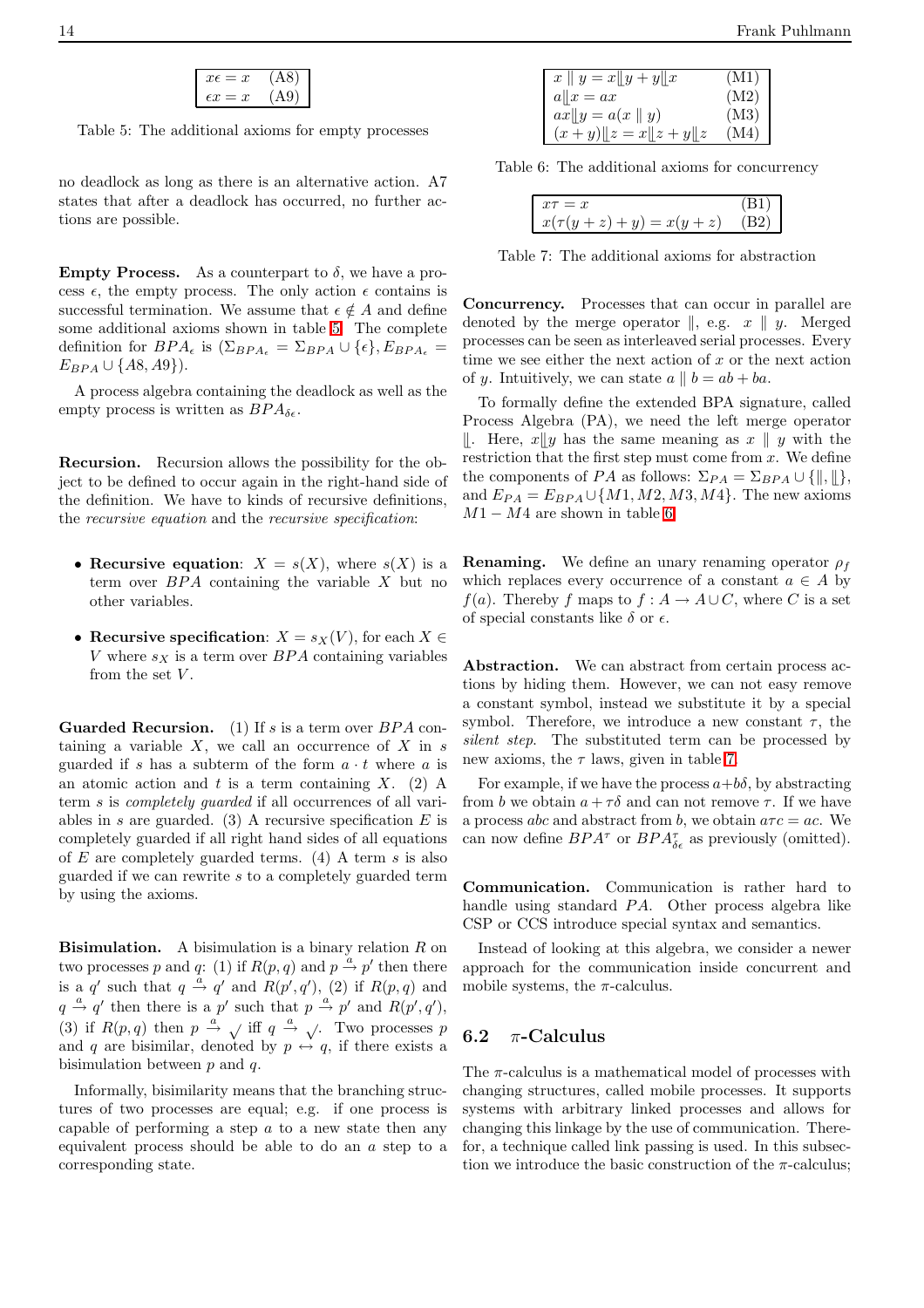| Prefixes   | $\alpha ::=$ | ax                                                                   | Output      |
|------------|--------------|----------------------------------------------------------------------|-------------|
|            |              | a(x)                                                                 | Input       |
|            |              | $\tau$                                                               | Silent      |
| Agents     | $P ::=$      | 0                                                                    | Nil         |
|            |              | $\alpha$ . P                                                         | Prefix      |
|            |              | $P + P$                                                              | Sum         |
|            |              | $P \mid P$                                                           | Parallel    |
|            |              | if $x = y$ then P                                                    | Match       |
|            |              | if $x \neq y$ then P                                                 | Mismatch    |
|            |              | $(\mathbf{v}x)P$                                                     | Restriction |
|            |              | $A(y_1,, y_n)$                                                       | Identifier  |
| Definition |              | $A(x_1,,x_n) \stackrel{def}{=} P(i \neq j \Rightarrow x_i \neq x_j)$ |             |

<span id="page-14-0"></span>Table 8: The syntax of the  $\pi$ -calculus

much more details and examples are referenced under further readings.

The  $\pi$ -calculus is based on names (contained in the set  $\mathcal{N}$  and process, or agent identifiers from the set  $\mathcal{K}$ . We use  $a, b, \ldots \in \mathcal{N}$  to range over names and  $P, Q, \ldots \in \mathcal{K}$  to range over processes. The syntax of the  $\pi$ -calculus is shown in table [8.](#page-14-0) It is explained in the following paragraphs.

Empty Agent. The empty agent 0 cannot perform any action.

Output Prefix  $\overline{a}x.P.$  The output prefix is used to send the name x along the name  $\overline{a}$ .

**Input Prefix**  $a(x)$ **.P.** The input prefix is used to receive a name along the name  $a$  and then  $x$  is replaced by the received name.

Silent Prefix  $\tau$ .P. The silent prefix  $\tau$  represents an agent that does not interact with the environment.

**Sum**  $P + Q$ **.** The sum represents an agent that can either execute  $P$  or  $Q$ .

**Parallel Composition P | Q.** The parallel composition represents an agent that executes  $P$  and  $Q$  in parallel. P and Q can communicate if one performs an output and the other a corresponding input along the same name.

**Comparison.** The agents if  $x = y$  then P or if  $x \neq$ y then  $P$  will behave as  $P$  if  $x$  and  $y$  are the same or different names.

**Restriction.** The agent  $(\mathbf{v}x)P$  behaves as P but the name  $x$  is locally bound to  $P$ , so it can not be used as a free name anymore. We define the free names of the process P as  $fn(P) \to \mathcal{N}$  and the bound names as  $bn(P) \to \mathcal{N}$ where  $fn(P) \cap bn(P) = \emptyset$ .

Identifiers. Every identifier has a definition so that  $A(y_1, ..., y_n)$  behaves as P with  $y_i$  replacing  $x_i$  for each i. A definition can be thought of as a process declaration with  $x_1...x_n$  as formal parameters. The identifier is an invocation which replaces every  $x_i$  with  $y_i$ .

In later versions of the calculus, a bang-operator (written as  $\langle P \rangle$  is introduced instead of identifiers. This operator replicates a given process recursively and simplifies the  $\pi$ -calculus.

Substitution. A substitution is a function that maps names to names:  $f_{sub}: \mathcal{N} \to \mathcal{N}$ . We write  $\{x/y\}$  for the substitution that maps  $y$  to  $x$ .

<span id="page-14-1"></span>**Examples.** We consider some basic examples for the  $\pi$ calculus in the following lines.

$$
a(x).\overline{c}x \mid \overline{a}b \stackrel{\tau}{\rightarrow} \overline{c}b \mid \mathbf{0} \tag{31}
$$

The example in formula [31](#page-14-1) shows communication between parallel processes. The right hand process sends the name b over the name  $\overline{a}$ . The left hand process receives the name b over the name a and thereafter replaces every local occurrence of x with b.

$$
S \mid C \mid P \equiv \overline{b}a.S \mid b(c). \overline{c}d.C \mid a(e).P \tag{32}
$$

<span id="page-14-2"></span>A popular example for the  $\pi$ -calculus is a server S that holds a link a to a printer. The server sends the link to a client C which in turn can send data d to the printer  $P$ . The processes are shown in formula [32.](#page-14-2)

$$
(\mathbf{v}e)(S \mid e.R) \tag{33}
$$

<span id="page-14-3"></span>Formula [33](#page-14-3) shows communication using a private channel e. Currently, only process S can invoke R by using  $\overline{e}$ . It could also give the link name e to another process, thereby expanding the scope of the restriction. Please note, that  $e$ and  $\overline{e}$  are an abbreviation for  $e(x)$  and  $\overline{e}x$  in the case that x is unimportant;  $\overline{e}$  is thereby used as a trigger.

$$
(\mathbf{v}p)\overline{c}p.\overline{p}d.\overline{p}e.S\tag{34}
$$

<span id="page-14-4"></span>An extended example for using private channels is shown in formula [34.](#page-14-4) Imagine, S wants to send two names, d and e, to a client. By first establishing a private channel p, it ensures that the same client receives both names in the case that there exist multiple clients.

$$
c(p).p(x).p(y).Q \t\t(35)
$$

<span id="page-14-5"></span>The matching client for formula [34](#page-14-4) is shown in formula [35.](#page-14-5) It first receives the bound name  $p$  and thereby expands the scope to the client. It then receives  $c$  and  $d$  over  $p$ .

The scope extrusion of  $p$  for the process  $S$  (formula [34\)](#page-14-4) to a particular process  $C$  (formula [35\)](#page-14-5) is shown in figure [14.](#page-15-1) In a) the original situation is given; a process  $S$  holding two names  $d$  and  $e$  as well as a bound name  $p$ . In b) the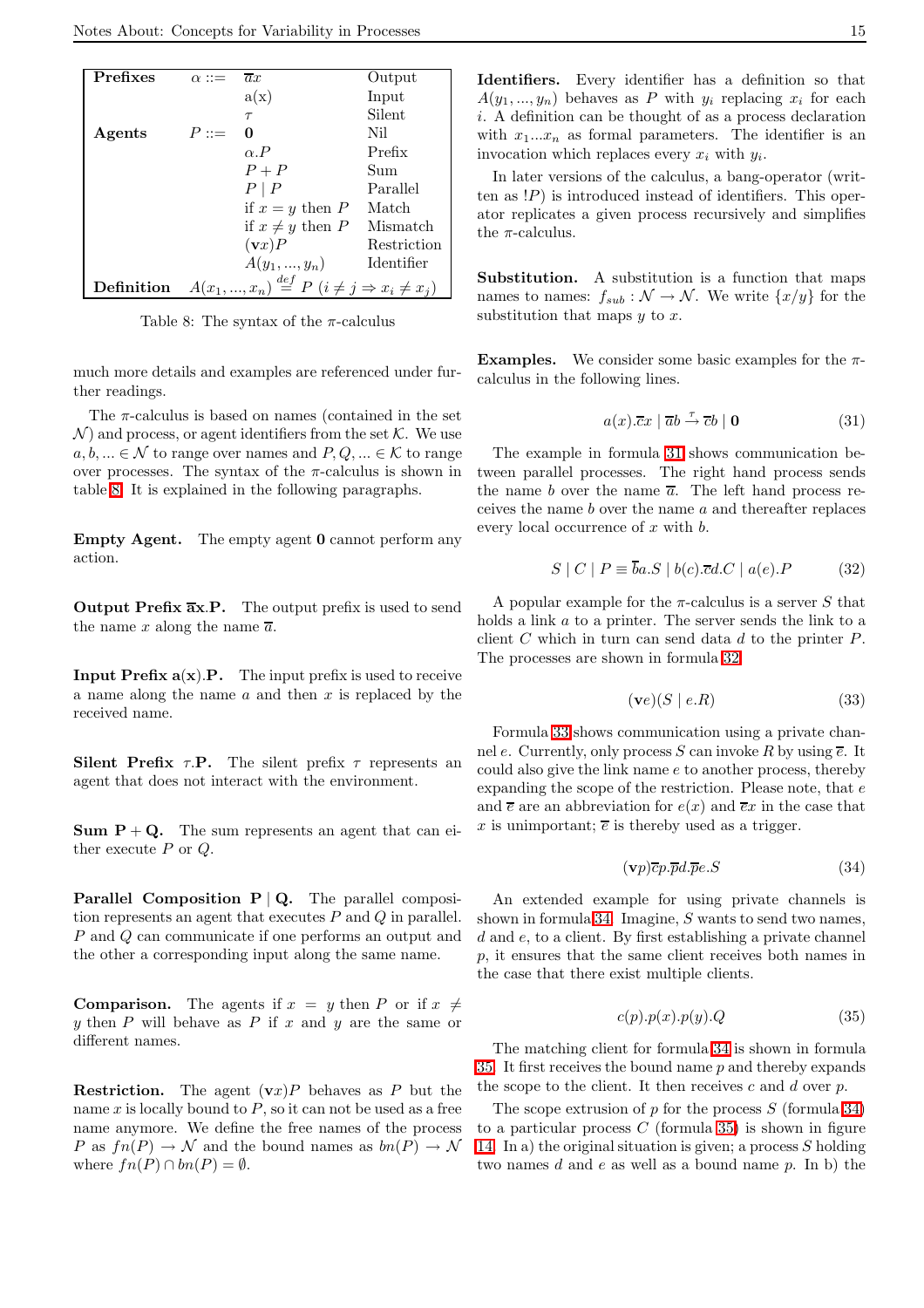

<span id="page-15-1"></span>Figure 14:  $\pi$ -calculus scope extrusion

bound name  $p$  is send to a particular process  $C$ . Finally, in c), the names d and e are transmitted from  $S$  to  $C$  over p.

## Further considerations

#### Open Issues

• As van der Aalst asked in an unpublished discussion paper [\[vA\]](#page-20-6), how efficient can the workflow patterns be modeled using process algebra?

#### Further readings

- The foundations of process algebra can be found in [\[BW90\]](#page-18-15).
- Hoare's CSP (Communicating Sequential Processes) can be found in [\[Hoa78\]](#page-18-16).
- Milner's CCS (Calculus of Communicating Systems) is described in [\[Mil89\]](#page-19-21).
- In his Turing Award lecture, Robin Milner [\[Mil93a\]](#page-19-22) draws the path from sequential over communication up to mobile process algebra.
- The  $\pi$ -Calculus was early described in [\[MPW92\]](#page-19-23). The first part contains easy to follow examples, whereas the second part contains more formal descriptions.
- Robin Milner wrote a tutorial [\[Mil93b\]](#page-19-24) and a single book [\[Mil99\]](#page-19-1) about the  $\pi$ -Calculus. The book contains a nice introduction to automata theory and labeled transition systems as well as good examples. Beside the introduction, the key concepts are difficult to read and comprehend. The earlier papers mentioned above are much easier to understand.
- Another introduction to the  $\pi$ -Calculus can be found in [\[Par01\]](#page-19-25).

# <span id="page-15-0"></span>7 Business Process Model Transformations

A rule based approach for reasoning about business process model transformations is introduced in [\[SO00\]](#page-20-7).





<span id="page-15-2"></span>Figure 15: Mapping modelling structures to triggering constraints

The general idea is very simple. The authors start with defining three types of relationships between workflow graphs. Then they state different transformation rules that obtain a given kind of relationship between the old and the new graph. The paper is concluded by giving some formal triggering constraints, which can be used to reason about the transformation rules. However, this is not done in the paper.

Nodes. The authors use the concept of *execution nodes* and coordination nodes to define relationships. An execution node is a node that directly performs action, usually it is an activity that does not act as a null (or placeholder) activity. Choice and merge nodes are coordination nodes.

Equivalent Relationship. A workflow graph  $G'$  is defined to be structurally equivalent to another workflow graph G, written as  $G' \leftrightarrow G$ , if the sets of execution nodes in both  $G$  and  $G'$  are equal and each of them preserves the structural/control flow constraints specified in the other.

Imply Relationship. A workflow graph  $G'$  implies another workflow graph G, written as  $G' \to G$ , if the sets of execution nodes in both  $G$  and  $G'$  are equal and  $G'$ preserves the structural/control flow constraints specified in  $G$ .  $G$  may not satisfy all of the structural/control flow constraints specified in  $G'$ .

Subsume Relationship. A workflow graph  $G'$  subsumes another workflow graph G, written as  $G' \supset G$ , if the set of execution nodes in  $G$  is a subset of the execution nodes in  $G'$  and  $G'$  preserves the structural/control flow constraints specified in G. G may not satisfy all of the structural/control flow constraints specified in  $G'$ .

Transformation Rules. Transformation rules that preserve a given kind of relationship between an original graph  $G$  and a transformed graph  $G'$  can be found in the original paper.

Formal Considerations. The transformation rules stated in the original paper are given informal. However the authors give a rule based approach of how to reason about them. They defined a triggering constraint of the form  $X \to Y$ , meaning that the completion of X triggers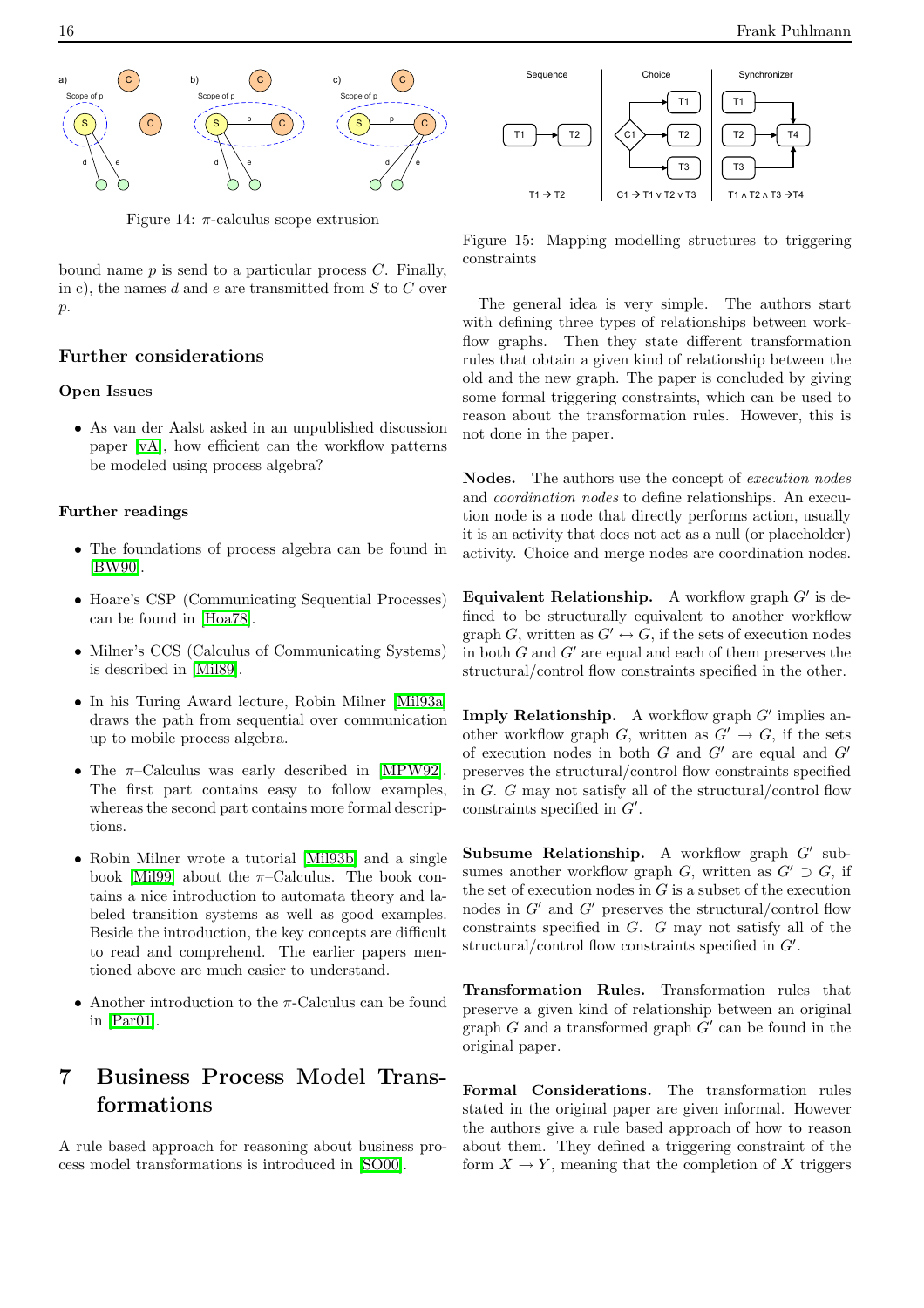the start of  $Y$ .  $X$  and  $Y$  are algebraic terms. The mapping of some modeling structures to triggering constraints is shown in figure [15.](#page-15-2) The transformation principles are of the kind  $R_1 \rightarrow R_3, R_2 \rightarrow R_3 \Leftrightarrow R_1 \vee R_2 \rightarrow R_3$  where  $R_X$  is a triggering constraints term.

#### Further readings

• This section just covers some interesting key concepts of the paper; further information can be found in the paper itself [\[SO00\]](#page-20-7).

## <span id="page-16-0"></span>8 Pockets of Flexibility

In [\[SSO01\]](#page-20-8) a runtime approach for variability can be found. The authors of the paper categorize three types of change characteristics in workflow processes: dynamic, adaptive and flexible workflows. A dynamic workflow is the ability to change when the underlying business process evolves. The important question is, how to map the active workflows to the new model. An adaptive workflow can react to exceptional circumstances. A flexible workflow is based on a loosely or partially specified model. The missing pieces are constructed at runtime and may be unique to each instance.

The pockets of flexibility center at flexible workflow by bridging the workflow process and workflow execution aspect. The authors introduce a layer between the definition and execution data as well as a workflow model which only consists of the partial definitions. Those partial definitions are called flexible workflow and consist of:

- A defined *core process* containing
	- Pre-defined workflow activities and
	- Pockets of flexibility within the pre-defined process with
		- ∗ A set of workflow fragments, where a fragment can be a single or compound activity and
		- ∗ a special activity called build activity that provides rules for instantiating the pocket with a valid composition of workflow fragments.

An example workflow with a pocket of flexibility is shown in figure [16.](#page-16-1) The notation is BPMN [\[BPM04\]](#page-18-3) with an enhancement, the pocket of flexibility.[3](#page-16-2)

The pocket of flexibility can be seen as an activity within a process, therewith it does not depend on a particular workflow language. The example was taken from the original paper [\[SSO01\]](#page-20-8) and converted to BPMN. The pocket of flexibility is defined as special kind of sub–process, marked with a build–marker. The parts inside the build activity



<span id="page-16-1"></span>Figure 16: Specifying flexible workflow using pockets of flexibility

will be combined on a case–by–case basis. They can consists of different kinds of process fragments. When the process flow arrives at the build activity, the sub–process inside is constructed using these fragments. Prior to building, the instance specification of the whole process is called an open instance. After building all specific build activities, the instance specification is called instance template. A process may contain several build activities, in hierarchical or sequential order.

The build activity contains rules for combining the contained elements. Only instance templates following these rules are allowed. The build activity can be executed fully or partially automated or entirely manual. The fully automatic build uses instance data and given constraints. The partially automated building invokes an application program to build the instance template from a given set of process fragments, following the given constraints. Under manual controll, new fragments can be defined using a process/workflow client. The new and existing fragments are used to build an instance template.

There remain some questions, like what kind of process– fragments should be allowed? The authors of the paper state that sequence, fork and synchronize as well as iteration fragments can be used very well. It is suggested not to use choice or merge constructs, since those choices should be made while executing the build activity. The authors further identify three factors for customizing a build activity for a given application:

- Type: Fully or partially automated or manual controlled selection of process fragments
- Extent: How many process fragments can be selected from the available pool
- Structure: What modeling constructs can be used to compose the process fragments

Further work needs to be done by designing an appropriate language for specifying the build rules and constraints.

#### Open Issues

1. How to solve dependencies between different build activities?

<span id="page-16-2"></span><sup>&</sup>lt;sup>3</sup>The enhancement was proprietary defined by the author of this note to illustrate the examples in this section.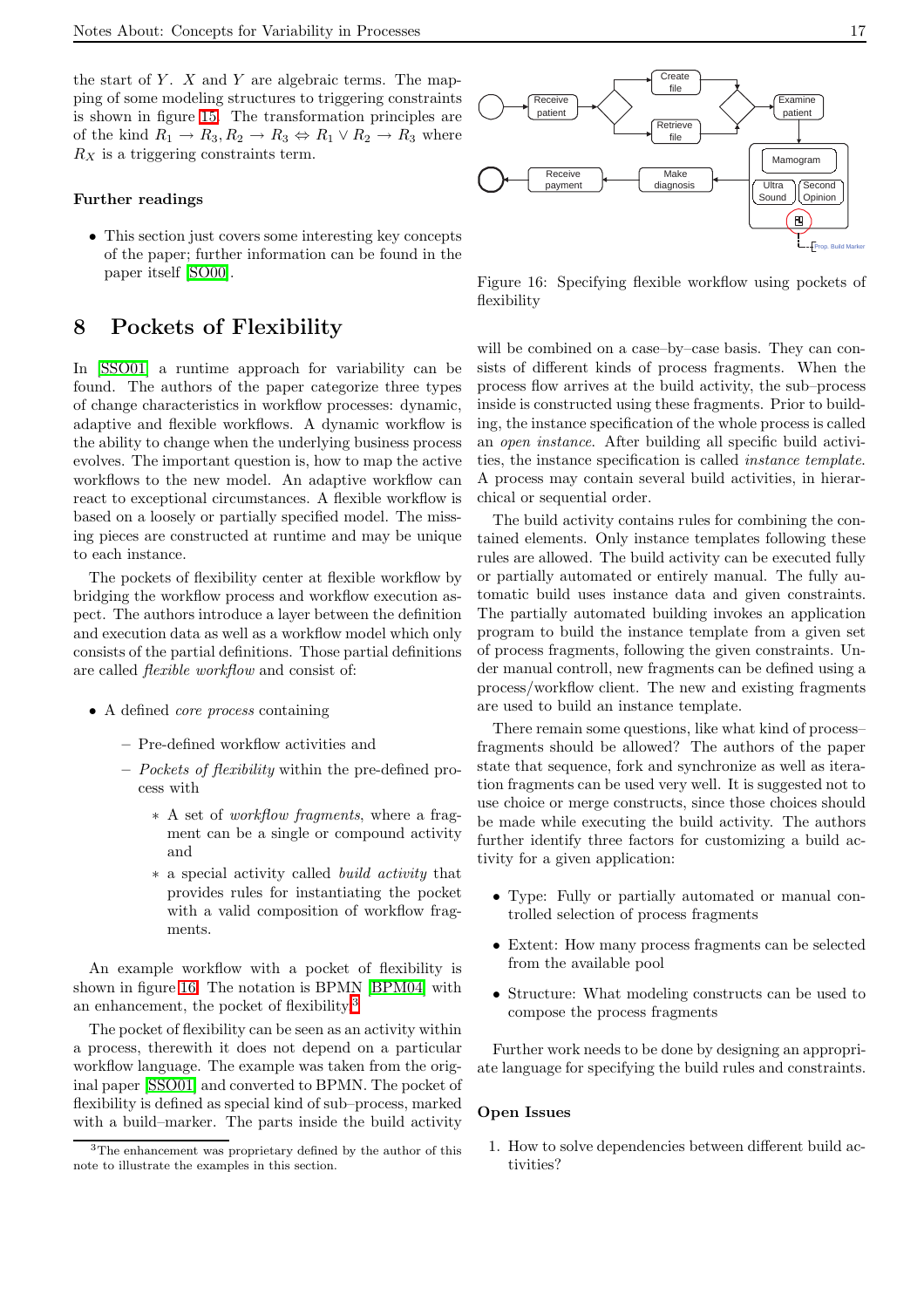

<span id="page-17-1"></span>Figure 17: Protocol/projection inheritance-preserving rule PP/PPS

## <span id="page-17-0"></span>9 Inheritance of Workflows

W.M.P van der Aalst developed a workflow language based on Petri nets to describe a workflow [\[vAvH02\]](#page-20-9). Together with T. Basten, he developed rules for the inheritance of workflows [\[AB97,](#page-18-17) [Bas98,](#page-18-4) [AB99\]](#page-18-18).

Van der Aalst and Basten identified four different notations of inheritance concerning workflow nets: protocol inheritance, projection inheritance, protocol/projection inheritance and life-cycle inheritance.

In [\[Aal99\]](#page-18-19) projection inheritance is defined based on abstraction:

If it is not possible to distinguish between  $x$  and  $y$  when arbitrary tasks of x are executed, but when only the efforts of tasks that are also present in y are considered, then x is a subclass of y with respect to projection inheritance.

This means, if we hide the new parts of the sub–process x, and then the behavior of the remainder of x is exactly like y, we have projection inheritance.

Protocol inheritance is defined based on encapsulation [\[Aal99\]](#page-18-19):

If it is not possible to distinguish x and y when only tasks of x that are also present in y are executed, then x is a subclass of y.

This means, if we block all tasks present in x but not in y and the behavior of x is still the same as y, we have protocol inheritance.

Protocol/projection inheritance is the most restrictive form of inheritance. It combines protocol and projection inheritance. Life–cycle inheritance is the most liberal form of inheritance, protocol and/or projection inheritance implies life–cycle inheritance. The following inheritance– preserving transformation rules are formally proofed in [\[AB99\]](#page-18-18).

Protocol/projection inheritance–preserving rule. There is one transformation rule confirming to protocol/projection inheritance, PP/PPS (see figure [17\)](#page-17-1). New transitions and places are added to the workflow net in such a way, that tokens are only temporary removed from the place in the original net. The added subnet may consist of any structure, as long as it is guaranteed that any token taken from the original place will return finally and no tokens remain in the subnet. The PP/PPS rule adds additional behavior to the workflow.



<span id="page-17-2"></span>Figure 18: Protocol inheritance-preserving rule PT/PTS



<span id="page-17-3"></span>Figure 19: Projection inheritance-preserving rules PJ/PJS and PJ3/PJ3S

Protocol inheritance–preserving rule. The protocol inheritance-preserving transformation rule PT/PTS is shown in figure [18.](#page-17-2) The added subnet removes tokens from places of the original net and places them back at other places in the original net. The added subnet may consists of any structure, as long as it is guaranteed that any token taken from the original net will finally return and no tokens remain in the subnet. Other requirements are that all new tasks consuming tokens from the original net should not appear in the original net and that the route via the subnet does not create new states in the original net. The PT/PTS rule allows the addition of alternative behavior for the workflow.

Projection inheritance–preserving rules. There are two transformation rules confirming to projection inheritance, PJ/PJS and PJ3/PJ3S (see figure [19\)](#page-17-3). The subnet inserted using rule PJ/PJS consumes tokens fired by the original task and places them finally back to the original target place. The added subnet may consists of any structure, as long as it is guaranteed that any token fired by the original task will finally be placed in the original target place and no tokens remain in the subnet. The PJ/PJS rule allows the addition of a new subnet in a workflow, replacing an existing connection.

The subnet producible by rule PJ3/PJ3S takes additional tokens generated by a task from the original net and finally places them back as new input places for a task in the original net. The added subnet may consists of any structure, as long as (1) the execution of the firing task of the original workflow is always follow by the execu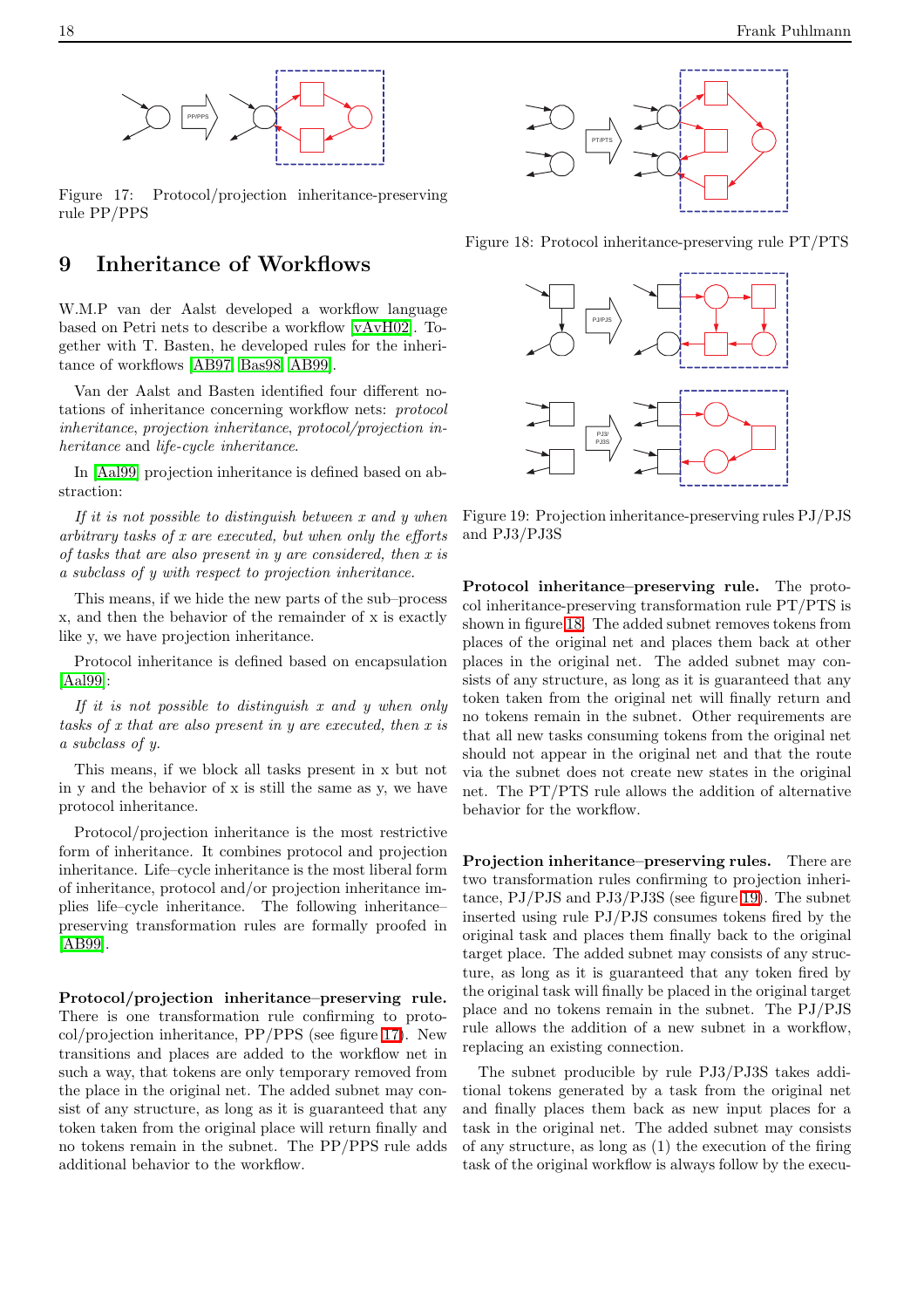tion of the receiving task of the original workflow, (2) the activation of the subnet via the firing task of the original workflow is always followed by a state which marks the input places of the receiving task of the original workflow in the subnet and (3) no tokens remain in the subnet after firing the receiving task of the original workflow. The PJ3/PJ3S rule allows the addition of parallel behavior in a workflow.

#### Further readings

- The inheritance–preserving rules have been applied in a paper covering a public to private approach [\[vAW01\]](#page-20-10).
- Further considerations covering different problem domains can be found in [\[Aal99\]](#page-18-19).

## <span id="page-18-0"></span>10 Further ideas

## References

- <span id="page-18-19"></span>[Aal99] W.M.P. van der Aalst. Inheritance of Workflow Processes: Four problems - One Solution? In F. Cummins, editor, Proceedings of the Second OOPSLA Workshop on the Implementation and Application of Object-Oriented Workflow Management Systems, pages 1–22, Denver, Colorado, 1999.
- <span id="page-18-17"></span>[AB97] W.M.P. van der Aalst and T. Basten. Lifecycle Inheritance: A Petri-net based approach. In P. Azéma and G. Balbo, editors, Application and Theory of Petri Nets 1997, volume 1248 of LNCS, pages 62-81, Berlin, 1997. Springer-Verlag.
- <span id="page-18-18"></span>[AB99] W.M.P. van der Aalst and T. Basten. Inheritance of Workflows: An approach to tackling problems related to change. Computing science reports 99/06, Eindhoven University of Technology, Eindhoven, 1999.
- <span id="page-18-14"></span>[AGL] IBM Aglet Homepage. <http://www.trl.ibm.com/aglets/> (March 25, 2004).
- <span id="page-18-5"></span>[ASU00] Alfred V. Aho, Ravi Sethi, and Jeffrey D. Ullman. Compilers. Addison–Wesley, Reading, Massachusetts, 2000.
- <span id="page-18-4"></span>[Bas98] Twan Basten. In Terms of Nets: System Design with Petri Nets and Process Algebra. PhD thesis, Eindhoven University of Technology, Eindhoven, The Netherlands, 1998.
- <span id="page-18-1"></span>[BEA03] BEA Systems, IBM, Microsoft, SAP, Siebel Systems. Business Process Execution Language for Web Services Version 1.1, May 2003.
- <span id="page-18-13"></span>[Bog99] Marko Boger. Java in verteilten Systemen. dpunkt.verlag, Heidelberg, 1999.
- <span id="page-18-3"></span>[BPM04] BPMI.org. Business Process Modeling Notation, 1.0 edition, May 2004.
- <span id="page-18-15"></span>[BW90] J.C.M. Baeten and W.P. Weijland. Process Algebra. Cambridge Tracts in Theoretical Computer Science. Cambridge University Press, Cambridge, 1990.
- <span id="page-18-12"></span>[CDHG00] Qiming Chen, Umesh Dayal, Meichun Hsu, and Martin Griss. Dynamic-Agents, Workflow and XML for E-Commerce Automation. In K. Bauknecht, S. Kumar Madria, and G. Pernul, editors, Electronic Commerce and Web Technologies: First International Conference, EC-Web 2000, volume 1875 of LNCS, pages 314–323, Berlin, 2000. Springer-Verlag.
- <span id="page-18-10"></span>[Cor95] A. Corradini. Concurrent Computing: From Petri nets to Graph Grammars. In Proceedings of the Joint COMPU-GRAPH/SEMAGRAPH Workshop on Graph Rewriting and Computation, 1995.
- <span id="page-18-7"></span>[DHL90] Umeshwar Dayal, Meichun Hsu, and Rivka Ladin. Organizing long-running activities with triggers and transactions. In *Proceed*ings of the 1990 ACM SIGMOD international conference on Management of data, pages 204–214, New York, 1990. ACM Press.
- <span id="page-18-8"></span>[DKRR98] Hasan Davulcu, Michael Kifer, C. R. Ramakrishnan, and I. V. Ramakrishnan. Logic Based Modeling and Analysis of Workflows. In Proceedings of the seventeenth ACM SIGACT-SIGMOD-SIGART symposium on Principles of database systems, pages 25–33. ACM Press, 1998.
- <span id="page-18-6"></span>[EMC<sup>+</sup>01] H. Ehrig, B. Mahr, F. Cornelius, M. Große-Rhode, and P. Zeitz. Mathematisch– strukturelle Grundlagen der Informatik. Springer–Verlag, Berlin, 2nd edition, 2001.
- <span id="page-18-9"></span>[EP02] Katrin Erk and Lutz Priese. Theoretische Informatik. Springer-Verlag, Berlin, 2nd edition, 2002.
- <span id="page-18-2"></span>[Gro03] Object Management Group. UML 2.0 Superstructure Final Adopted specification. Object Management Group, 2003.
- <span id="page-18-16"></span>[Hoa78] C.A.R. Hoare. Communicating sequential processes. Communications of the ACM, 21(8):666–677, 1978.
- <span id="page-18-11"></span>[HS98] Michael N. Huhns and Munindar P. Singh. Workflow Agents. IEEE Internet Computing, pages 94–96, July 1998.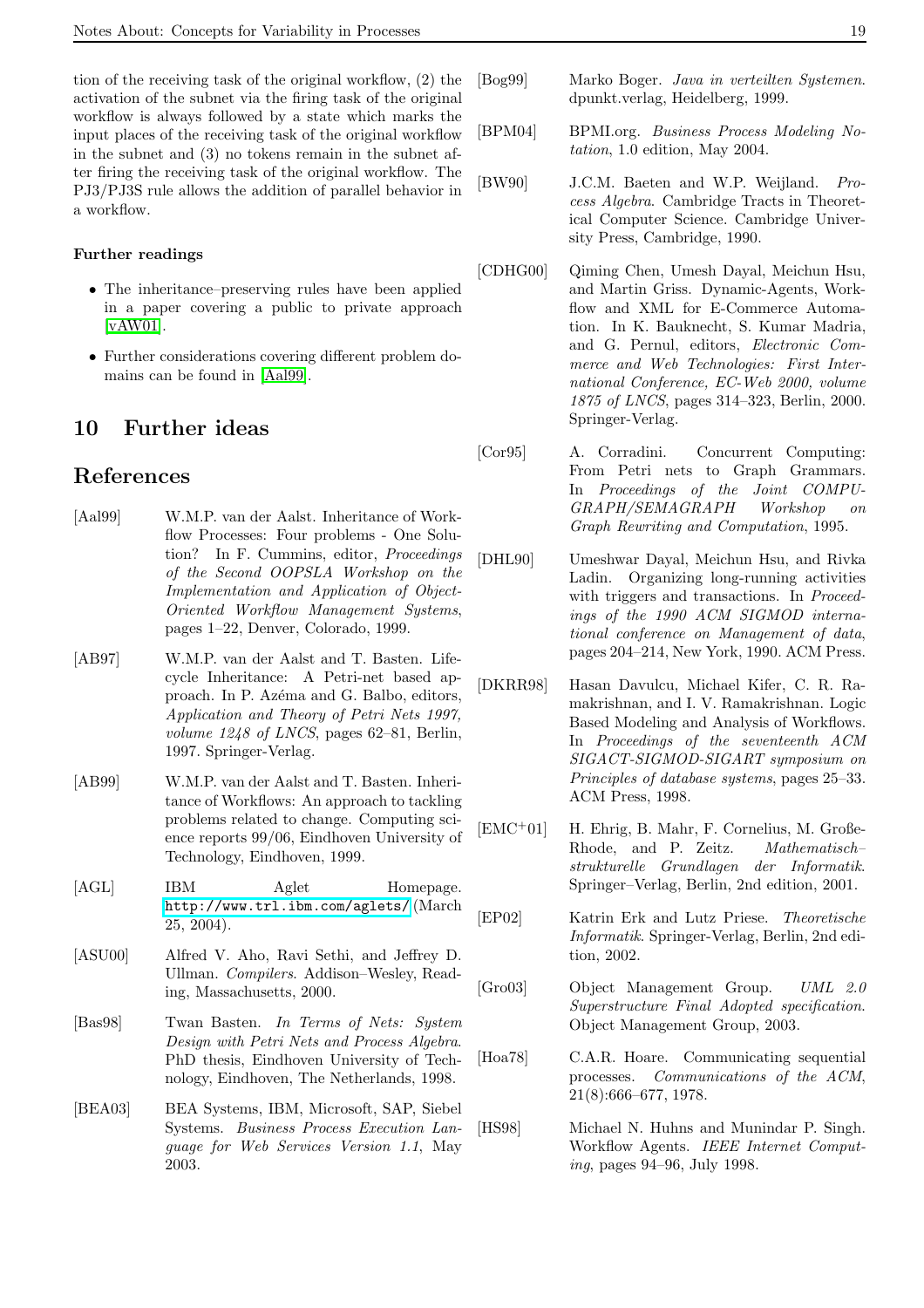<span id="page-19-25"></span><span id="page-19-24"></span><span id="page-19-23"></span><span id="page-19-22"></span><span id="page-19-21"></span><span id="page-19-20"></span><span id="page-19-19"></span><span id="page-19-18"></span><span id="page-19-17"></span><span id="page-19-16"></span><span id="page-19-15"></span><span id="page-19-14"></span><span id="page-19-13"></span><span id="page-19-12"></span><span id="page-19-11"></span><span id="page-19-10"></span><span id="page-19-9"></span><span id="page-19-8"></span><span id="page-19-7"></span><span id="page-19-6"></span><span id="page-19-5"></span><span id="page-19-4"></span><span id="page-19-3"></span><span id="page-19-2"></span><span id="page-19-1"></span><span id="page-19-0"></span>

| $[\text{Jäg}]$       | Michael<br>Jäger.<br>Script:<br>$Com-$<br>Einführung.<br>pilerbau<br>eine                                                                                                                                                                                                                                           | [MS04]      | Harald Meyer and Hilmar Schuschel. Re-<br>quirements on a Planner for Workflow Mod-<br>http://hera.mni.fh-giessen.de/~hg52/lv/compiler/skhimgtehm/ermplilleHs/kHHptp/ppdfv/c20mphilerskript.pdf                            |  |
|----------------------|---------------------------------------------------------------------------------------------------------------------------------------------------------------------------------------------------------------------------------------------------------------------------------------------------------------------|-------------|----------------------------------------------------------------------------------------------------------------------------------------------------------------------------------------------------------------------------|--|
| [KEP00]              | (March 25, 2004).<br>Gerhard Knolmayer, Rainer Endl, and Mar-<br>cel Pfahrer. Modeling Processes and Work-<br>flows by Business Rules. In W. van der                                                                                                                                                                | [NB02]      | John Noll and Bryce Billinger. Modeling<br>Coordination as Resource Flow: An Object-<br>Based Approach. In Proceedings SEA '02,<br>Cambridge, 2002.                                                                        |  |
|                      | Aalst, J. Desel, and A. Oberweis, edi-<br>tors, Business Process Management: Mod-<br>els, Techniques, and Empirical Studies, vol-<br>ume $1806$ of LNCS, pages 16-29, Berlin,<br>2000. Springer-Verlag.                                                                                                             |             | Bart Orriëns, Jian Yang, and Mike P. Pa-<br>pazoglou. A Framework for Business Rule<br>Driven Web Service Composition. In Con-<br>ceptual Modeling for Novel Application Do-<br>mains, volume $2814$ of LNCS, pages 52-64, |  |
| [KM97]               | Christoph Klauck and Heinz-Jürgen Müller.<br>Formal Business Process Engineering based<br>on Graph Grammars. International Journal<br>of Production Economics, 50:129-140, 1997.                                                                                                                                    | $[{\rm P}]$ | Berlin, 2003. Springer-Verlag.<br>P<br>language<br>homepage.<br>http://blrc.edu.cn/research/p/ (April<br>$13, 2004$ ).                                                                                                     |  |
| [Kop]                | Script:<br>Compilerbau.<br>Herbert Kopp.<br>http://www.informatik.fh-wiesbaden.de/~weber/comp/kappp/fso-bHchnpof. Bergstra, Alban Ponse,<br>(March 25, 2004).                                                                                                                                                       | [Par01]     | Joachim Parrow. An Introduction to the $\pi-$<br>and Scott A. Smolka, editors, Handbook of                                                                                                                                 |  |
| [LMT95]              | Michael Löwe, Jürgen Müller, and Gabriele<br>Taentzer. Einführung in die Theoretische In-<br>formatik: Graphersetzung. Universität Bre-                                                                                                                                                                             | [Pet62]     | Process Algebra, pages 479-543. Elsevier,<br>2001.<br>Carl Adam Petri. Kommunikation mit Au-                                                                                                                               |  |
| [Mil89]              | men, 1995.<br>Robin Milner. Communication and Concur-                                                                                                                                                                                                                                                               |             | tomaten. PhD thesis, Institut für Instru-<br>mentelle Mathematik, Bonn, 1962.                                                                                                                                              |  |
|                      | rency. Prentice Hall, New York, 1989.                                                                                                                                                                                                                                                                               | [PRO]       | PROGRES<br>homepage.<br>http://www-i3.informatik.rwth-aachen.de/resea                                                                                                                                                      |  |
| [Mil93a]<br>[Mil93b] | Robin Milner. Elements of Interaction. Tur-<br>ing Award Lecture. Communications of the<br>ACM, 36:78-89, January 1993.<br>Robin Milner. The polyadic $\pi$ -Calculus: A<br>tutorial. In Friedrich L. Bauer, Wilfried<br>Brauer, and H. Schwichtenberg, editors,                                                    | [Roz97]     | (March 25, 2004).<br>Grzegorz Rozenberg, editor. Handbook of<br>graph grammars and computing by graph<br>transformations, Volume 1: Foundations.<br>World Scientific, 1997.                                                |  |
|                      |                                                                                                                                                                                                                                                                                                                     |             |                                                                                                                                                                                                                            |  |
| [Mil99]              | Robin Milner. Communicating and Mobile<br><i>Systems:</i> The $\pi$ -calculus. Cambridge Uni-<br>versity Press, Cambridge, 1999.                                                                                                                                                                                    | [Roz99b]    | Languages and Tools. World Scientific, 1999.<br>Grzegorz Rozenberg, editor. Handbook of                                                                                                                                    |  |
| [MLL97]              | M. Merz, B. Liberman, and W. Lamersdorf.<br>Using Mobile Agents to support Interorga-<br>nizational Workflow. Applied Artificial In-                                                                                                                                                                                |             | graph grammars and computing by graph<br>transformations, Volume 3: Concurrency,<br>Parallelism, Distribution. World Scientific,<br>1999.                                                                                  |  |
| [MPW92]              | $telligence, 11:551-572, September 1997.$<br>Robin Milner, Joachim Parrow, and David<br>Walker. A calculus of mobile processes, Part                                                                                                                                                                                | [RS97]      | G. Rozenberg and A. Salomaa, editors.<br>Handbook of Formal Languages, Volume 3:<br>Beyond words. Springer-Verlag, 1997.                                                                                                   |  |
|                      | $I/II.$ Information and Computation, 100:1-<br>77, September 1992.                                                                                                                                                                                                                                                  | [Sch00]     | Andy Schürr.<br>PROGRES for Beginners.<br>RWTH Aachen, Lehrstuhl für Informatik                                                                                                                                            |  |
| [MS99]               | John-Jules Ch. Meyer and Pierre-Yves<br>Schobbens. Formal Models of Agents: An<br>In John-Jules Ch. Meyer<br>Introduction.<br>and Pierre-Yves Schobbens, editors, For-<br>mal Models of Agents: ESPRIT Project<br>ModelAge Final Workshop, volume 1760 of<br>$LNCS$ , pages 1–7, Berlin, 1999. Springer-<br>Verlag. | [Seb99]     | III, 2000.<br>Robert W. Sebesta. Concepts of Program-<br>ming Languages. Addison-Wesley, Reading,<br>Massachusetts, 4th edition, 1999.                                                                                     |  |
|                      |                                                                                                                                                                                                                                                                                                                     | Set96       | Ravi Sethi. Programming Languages: Con-<br>cepts $\mathcal C$ Constructs. Addison-Wesley, Read-<br>ing, Massachusetts, 2nd edition, 1996.                                                                                  |  |
|                      |                                                                                                                                                                                                                                                                                                                     |             |                                                                                                                                                                                                                            |  |